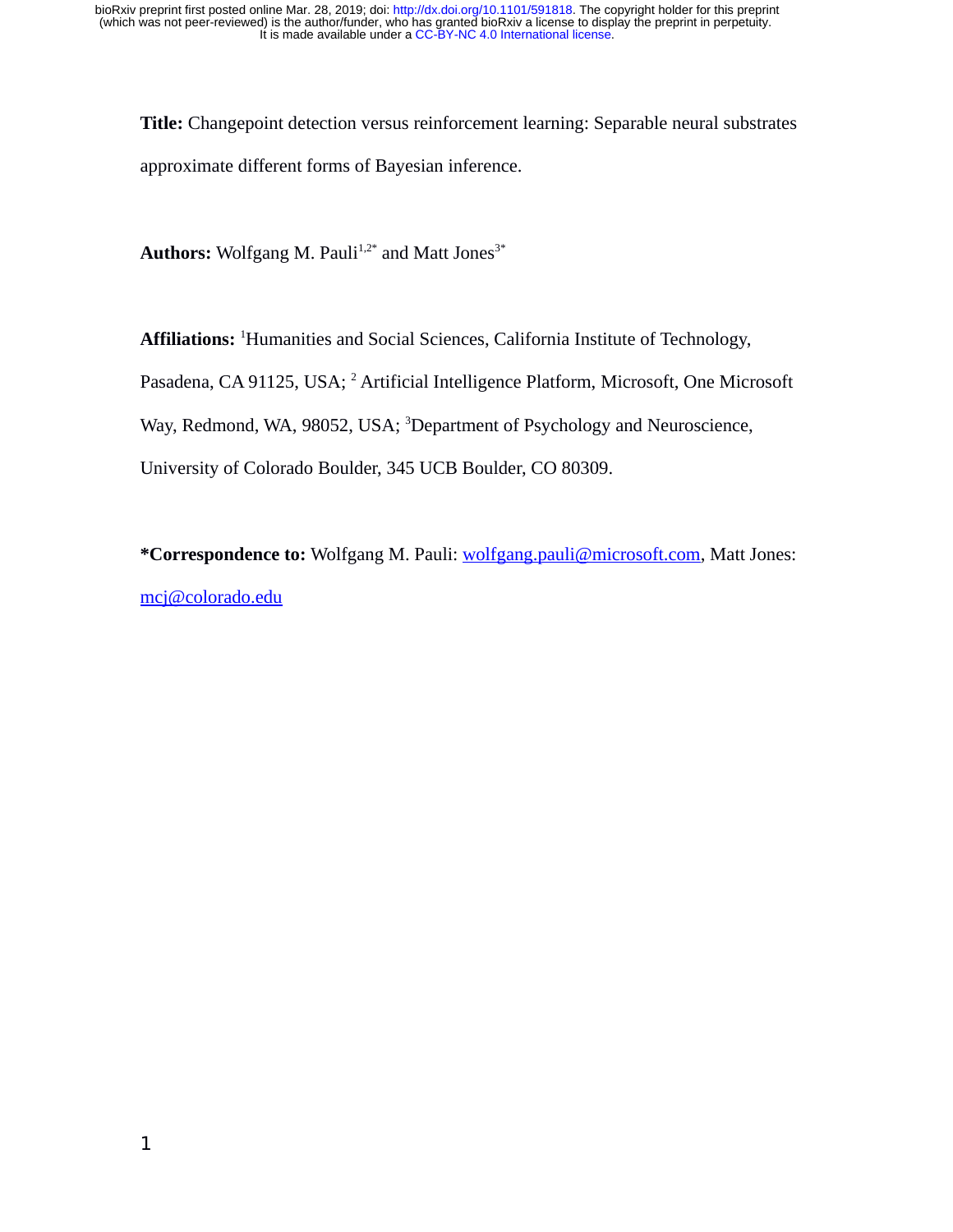**Abstract:** Adaptive behavior in even the simplest decision-making tasks requires predicting future events in an environment that is generally nonstationary. As an inductive problem, this prediction requires a commitment to the statistical process underlying environmental change. This challenge can be formalized in a Bayesian framework as a question of choosing a generative model for the task dynamics. Previous learning models assume, implicitly or explicitly, that nonstationarity follows either a continuous diffusion process or a discrete changepoint process. Each approach is slow to adapt when its assumptions are violated. A new mixture of Bayesian experts framework proposes separable brain systems approximating inference under different assumptions regarding the statistical structure of the environment. This model explains data from a laboratory foraging task, in which rats experienced a change in reward contingencies after pharmacological disruption of dorsolateral (DLS) or dorsomedial striatum (DMS). The data and model suggest DLS learns under a diffusion prior whereas DMS learns under a changepoint prior. The combination of these two systems offers a new explanation for how the brain handles inference in an uncertain environment.

**One Sentence Summary:** Adaptive foraging behavior can be explained by separable brain systems approximating Bayesian inference under different assumptions about dynamics of the environment.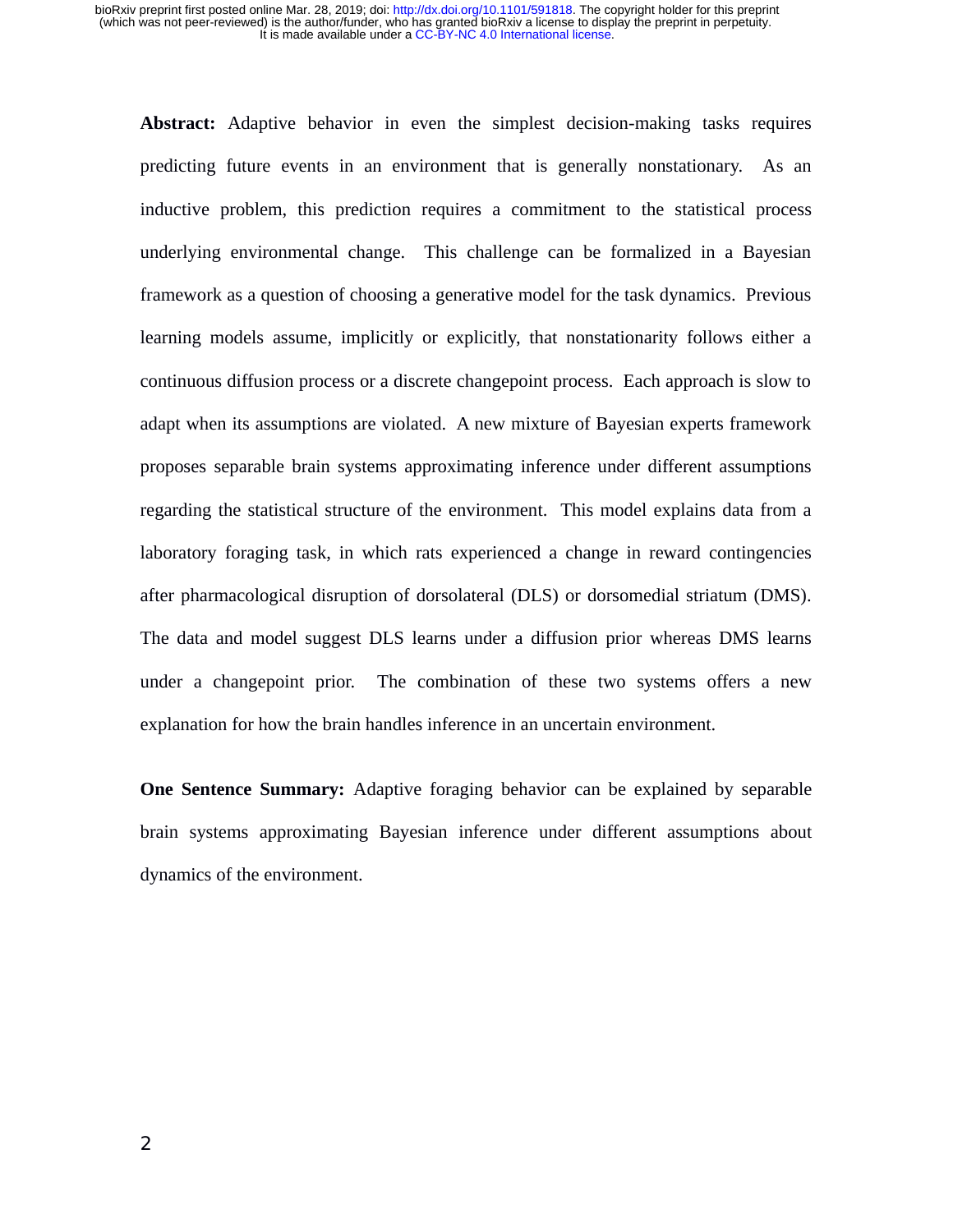**Main Text:** Everyday life constantly forces humans and other animals to predict future states of our environment, often based on limited data. For example, animals foraging for food must choose among different locations in order to achieve the highest ratio of energetic gain to cost. This decision entails a form of induction, using past experience to infer the probability of finding food at each possible location.

Bayesian inference provides a normative framework for predicting future events from past experience. Most applications of Bayesian inference test hypotheses about latent variables in the environment, which are probabilistically related to observable outcomes. In the case of foraging, this process can provide a posterior probability that food will be available at each location, given the currently available data from past visits. Bayesian models of cognition have been successful in recent years at explaining human reasoning and decision-making as optimal inference in a variety of complex cognitive tasks, including language processing and acquisition (1), word learning (2), concept learning (3), causal inference (4), and deductive reasoning (5).

However, Bayesian inference by itself is not a complete solution to inductive problems. The general problem of induction is that it is logically impossible to make predictions without committing to some a priori, experience-independent assumptions about how the world works (6, 7). For any inductive algorithm, there exist environments in which it will fail catastrophically (8, 9). Therefore, making approximately correct assumptions about which processes generate the observable data is critical for successful prediction. In the context of Bayesian inference, the classical problem of induction is formalized as a problem of selecting the right hypothesis space and prior distribution, or equivalently a *generative model*. A generative model is a specification of latent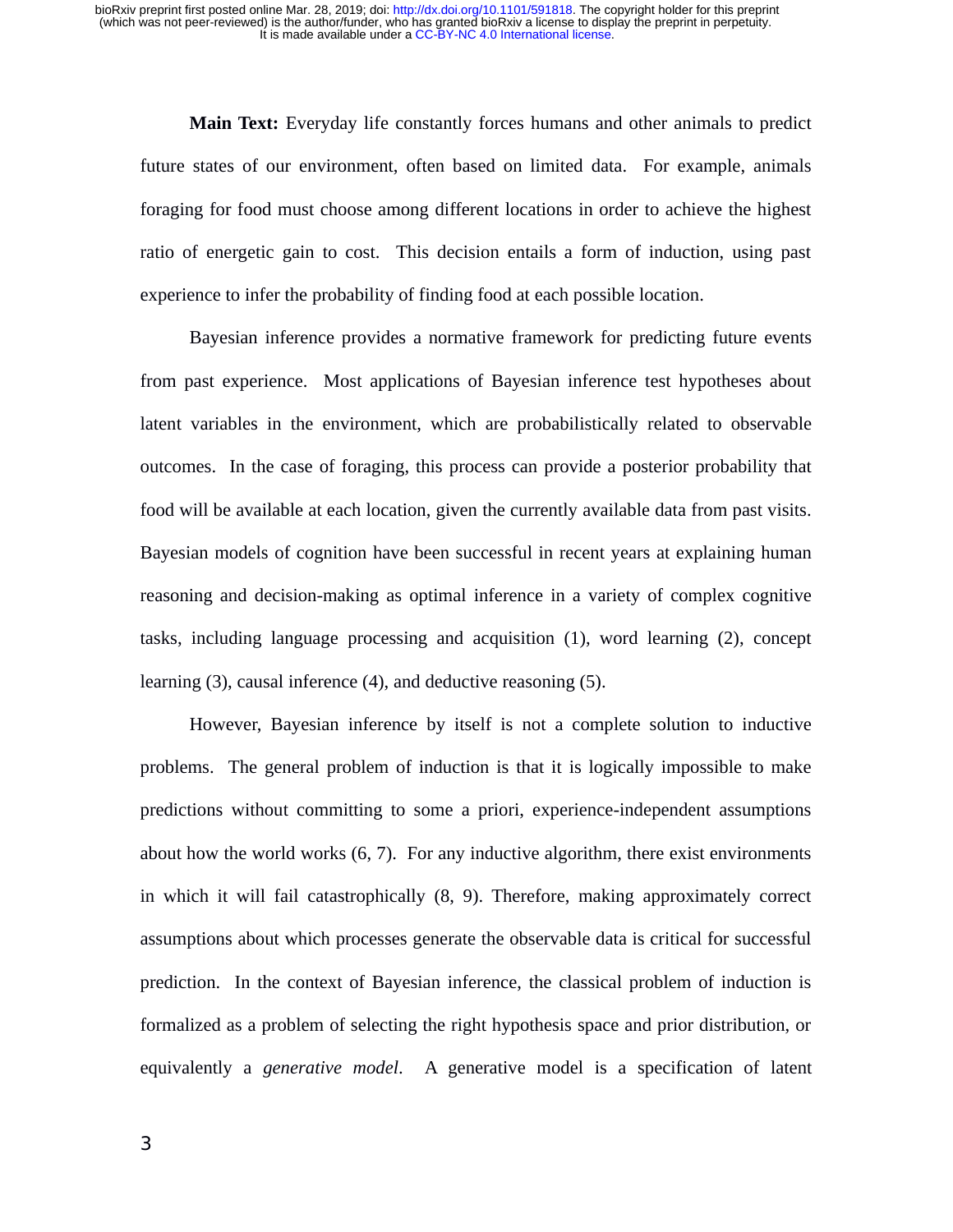(unobservable) random variables together with assumptions about their probabilistic causal relationships to the observable data. Most Bayesian models of cognition impute rich generative models to the minds of subjects without addressing the hard question of how the brain selects them over other alternatives (10, 11).

Recent research offers two proposals for how the brain deals with uncertainty about the latent causal structure in the environment. One approach argues that Bayesian optimality is unattainable outside of "small worlds" where the space of possible generating processes is constrained (12), and that instead the brain relies on simple algorithms that are robust to this type of uncertainty (13). A second approach uses hierarchical inference over many layers of representations, with extremely abstract processes at the top layers that can generate a wide variety of different structures at the lower layers (14, 15).

We propose a third possibility, in the tradition of multiple-systems or mixture-ofexperts models of learning (16, 17), in which different brain systems approximate Bayesian inference with respect to different generative models. A computational advantage of this *mixture of Bayesian experts (MBE)* architecture, relative to the second possibility just mentioned, is that the assumptions made by each system might be fairly simple and amenable to efficient approximate implementation. Under this division of labor, the brain could effectively hedge its bets and succeed in tasks that obey different types of dynamics.

We apply the MBE framework to the foraging domain, where a primary challenge for making effective predictions comes from nonstationarity of resource availability at each location. We consider two simple assumptions the brain might make about the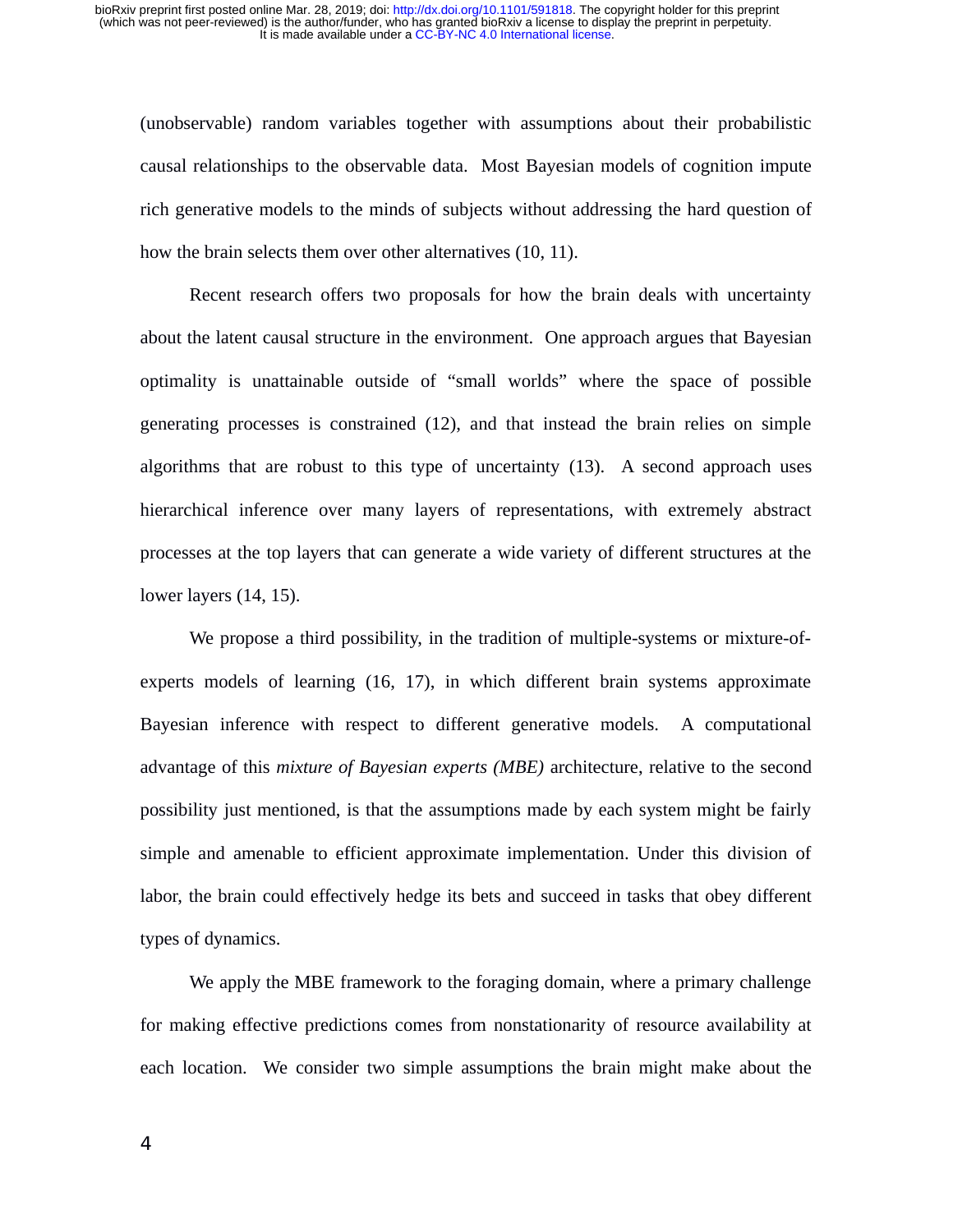temporal structure of this nonstationarity, both of which are suggested by previous models of learning and by neurophysiological data. First, reward probability at each location could be generated by a *diffusion process*, characterized by continuous stochastic change over time, following a variant of Brownian motion (Figure 1A). Second, reward probability at each location could be generated by a *changepoint process*, characterized by a step function with periods of stationarity interrupted by abrupt jumps (Figure 1B). Bayesian inference under these two assumptions produces qualitatively different patterns of behavior, with each outperforming the other when its assumptions are met (Figure 1C).

Both diffusion and changepoint processes are arguably common in foraging environments and other natural learning tasks. Whether food is available at a location may be affected by random visits from many other foraging individuals, or other small perturbations, producing diffusion dynamics. On the other hand, climate changes or other large discrete events may cause sudden changes in the availability of food, producing changepoint dynamics. Economic models of prices in financial markets have also converged on these two classes of stochastic processes as important for modeling nonstationarity (18).

Two broad classes of models for human and animal learning correspond closely to inference under the assumptions of diffusion and changepoint environments. First, models founded on correcting prediction error, including classical models of human probability learning (19) and animal conditioning (20), as well as the modern computational framework of reinforcement learning (21), implicitly assume continuous random drift in environment parameters and thus approximate optimal inference with respect to a diffusion process. Second, recently developed models of sequential effects in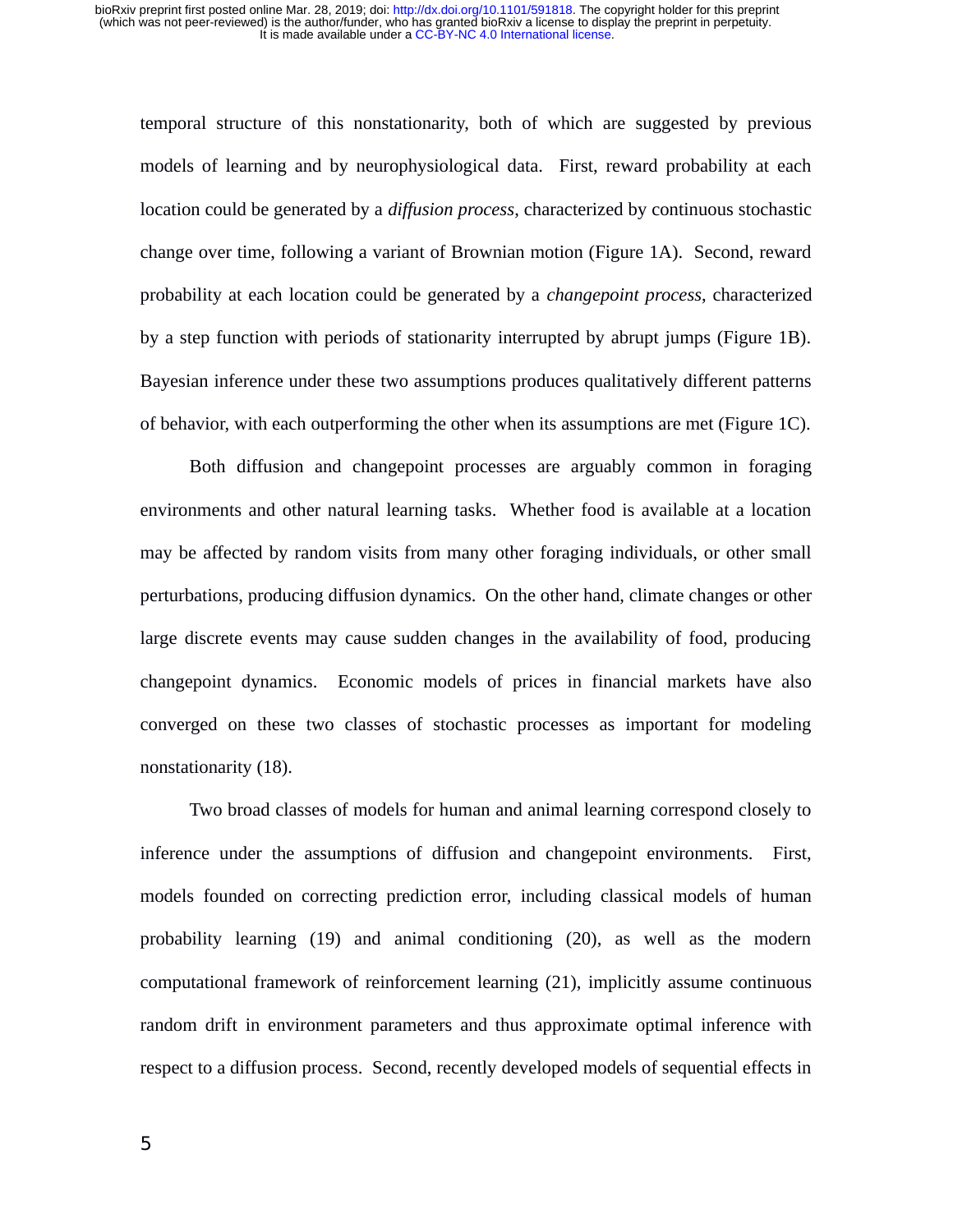learning (22, 23) and of learning in artificial changepoint tasks (24, 25) are explicitly cast as Bayesian inference assuming a changepoint process. Algorithmically, these models can be implemented by particle filters that maintain hypotheses about the current state of the environment, with hypotheses (particles) being abandoned when they are too inconsistent with new observations (24). Thus these models are also similar to older hypothesis-testing models such as win-stay lose-shift (26).

Existing behavioral neuroscience data suggest the brain may have developed separable systems supporting these two approaches to learning in nonstationary environments, each involving a distinct subregion of dorsal striatum (27-29). The first of these regions, dorsolateral striatum (DLS), is interconnected with motor cortices and is thought to gradually learn the probability of reward associated with different response alternatives through reinforcement learning (30, 40). The second region, dorsomedial striatum (DMS), is interconnected with prefrontal cortical (PFC) areas involved in working memory. Computational models of the interaction of these two regions suggest DMS gates the updating of working memory representations in PFC (31), thus implementing the type of discrete hypothesis updating needed for changepoint detection (24). We therefore hypothesized that the dorsal striatum participates in an implementation of the MBE architecture proposed above, with the DLS approximating Bayesian inference under the assumption of diffusion dynamics and the DMS approximating Bayesian inference assuming changepoint dynamics.

We formalized this proposal as an idealized computational model comprising separate systems performing these two forms of Bayesian inference (see Supplementary Material). Each system maintains estimates of the current reward probability for every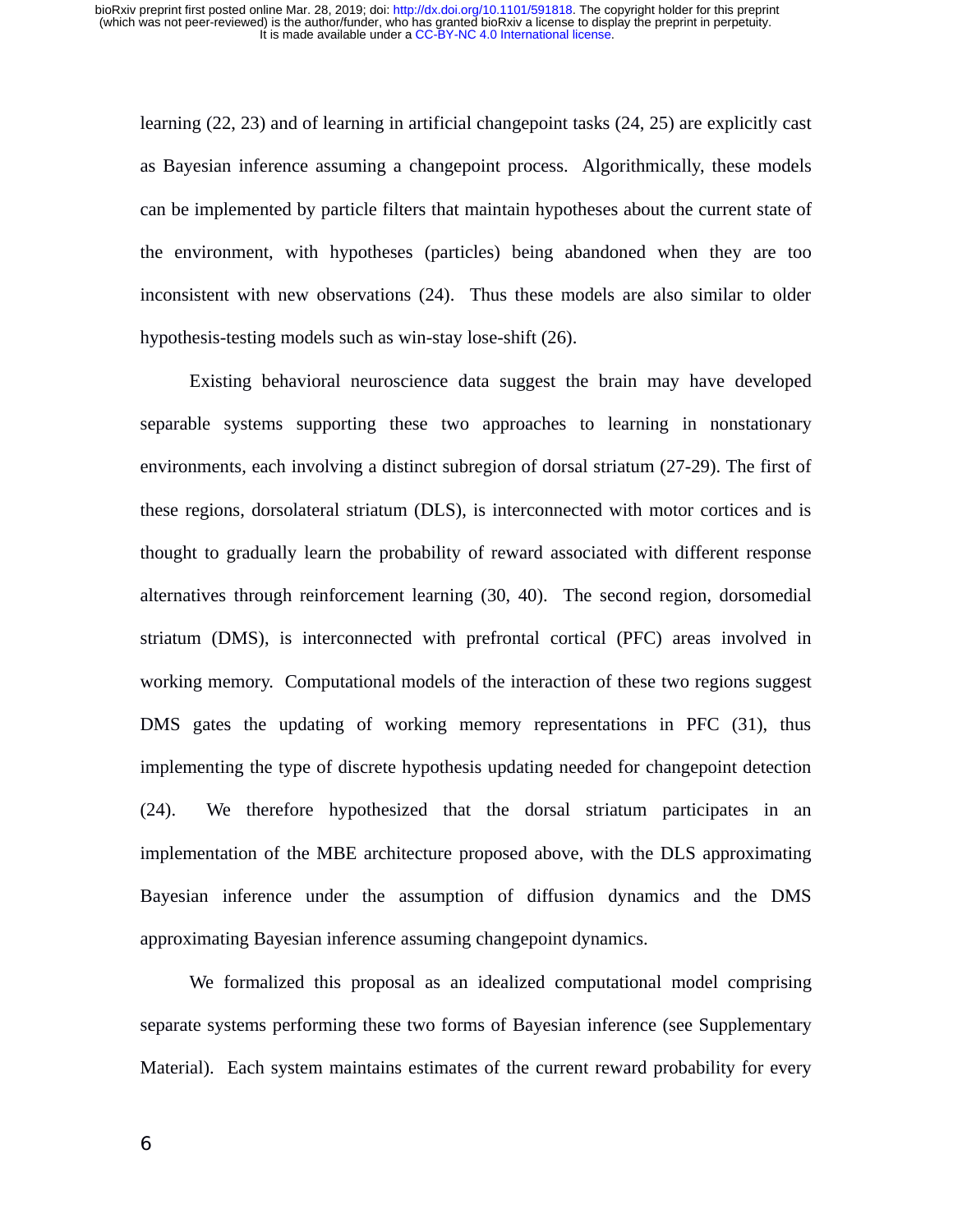available action, and action selection is guided by these estimates. We predicted that when DMS functioning is impaired, behavior will be well described by the diffusion model alone (i.e., by inference assuming a diffusion process in the environment), and that when DLS functioning is impaired, behavior will be well described by the changepoint model alone. In an intact subject, we predicted both systems to contribute to behavior. In this case we assume normative integration of the predictions from the two subsystems, which entails a hierarchical model in which each subsystem's prediction is weighted according to how well it has predicted recent outcomes (formally, likelihood-weighted averaging with a recency bias; see Figure 1D and Supplementary Material). This integration would allow the brain to infer the relative prevalence of each type of dynamics in a given context and to act accordingly.

#### **Results**

We applied our framework to data from a recently published study indicating that DLS and DMS play distinct roles in adaptation to changes in reward contingency (27). In this experiment, rats were trained to press two levers for reward on a concurrent variableinterval (VI) schedule, in a laboratory analog of foraging environments. The VI scheduled was defined such that, after each time a reward was received from pressing a lever, that lever was nonrewarding for a variable amount of time, drawn from a uniform distribution ranging from 0 to *T* seconds. In phase 1 of the experiment, rats were trained on the same set of contingencies for 6 consecutive sessions. During this training, one lever followed a more favorable schedule than the other  $(T = 20 \text{ s} \text{ vs. } 80 \text{ s})$ . One day after the last training session, either the zeta inhibitory peptide (ZIP) or saline was infused into either the DMS or the DLS. Previous research suggests that ZIP infusion should erase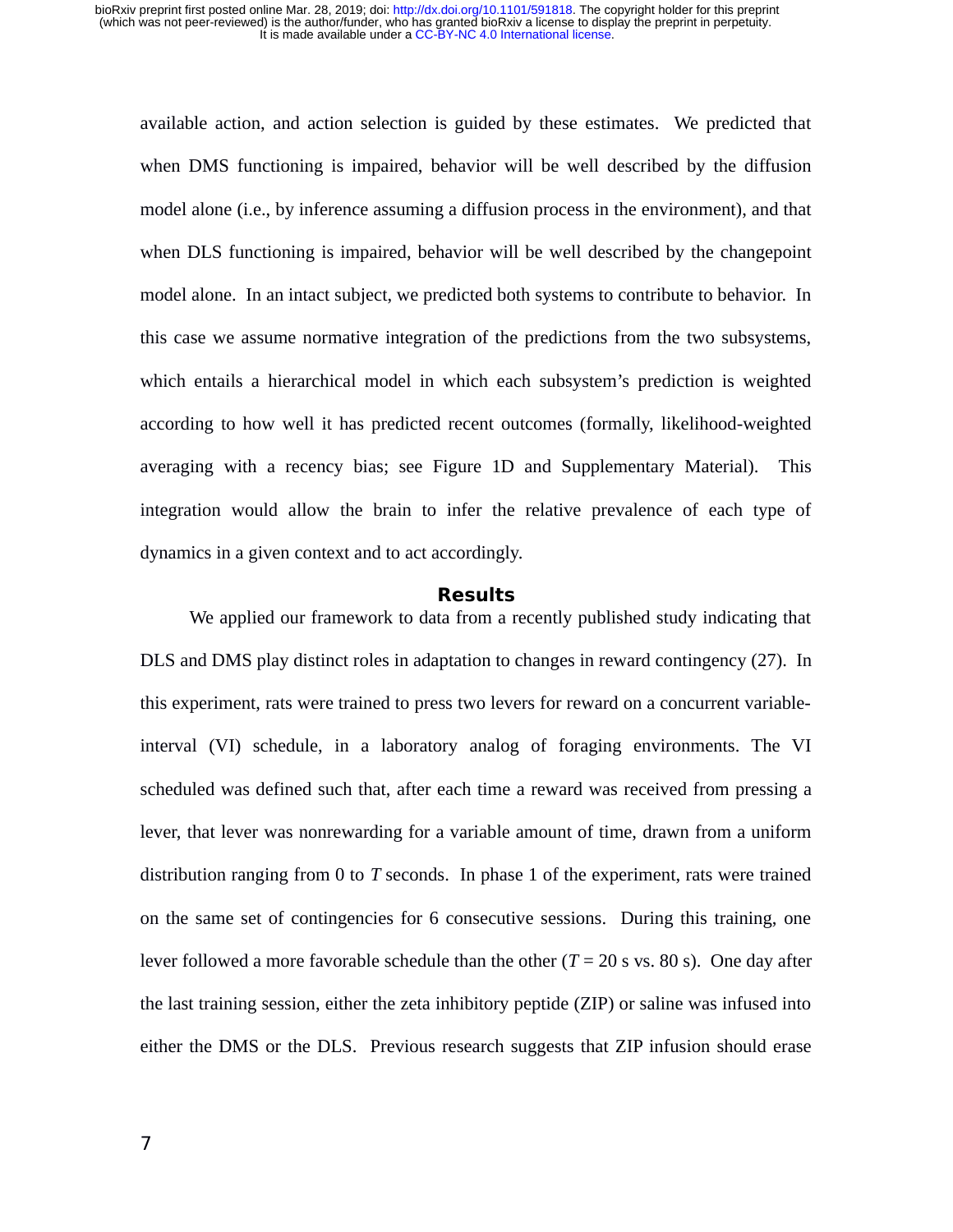any task-relevant memory from the infused region, by inhibiting the putative memorymaintenance protein kinase C isozyme protein kinase M**ζ** (PKM**ζ**) (32).

Two days after the infusion, the rats were tested on their adaptation to a contingency change (phase 2). The lever that had been associated with the more favorable schedule was now associated with the less favorable schedule, and vice versa. The results of the experiment showed that if ZIP was infused into the DMS, rats adapted to the contingency shift more slowly than did the saline controls. On the other hand, if ZIP was infused into the DLS, rats adapted to the contingency shift more rapidly than did the controls (Figure 2A).

We hypothesized that these differences in the rats' rates of adaptation are the result of the ZIP-DMS group behaving more in accordance with diffusion-based inference, and the ZIP-DLS group behaving more in accordance with changepoint-based inference (cf. Figure 1C). Specifically, microinfusions of ZIP into either dorsal striatal region should cause that region to "forget" how to support reward prediction in this task (27). According to the model, the poor predictive performance of this system causes its predictions to be effectively ignored due to the likelihood-weighted averaging in the MBE framework. Thus behavior is dominated by the predictions of the other (intact) system.

To test this explanation, we fit each of three models to the complete sequence of lever presses of each individual rat from phases 1 and 2 (see Supplementary Material for details). The full model assumed that both diffusion- and changepoint-based inference systems were operational throughout the experiment, with their predictions combined by likelihood-weighted averaging to determine behavior. The diffusion model assumed both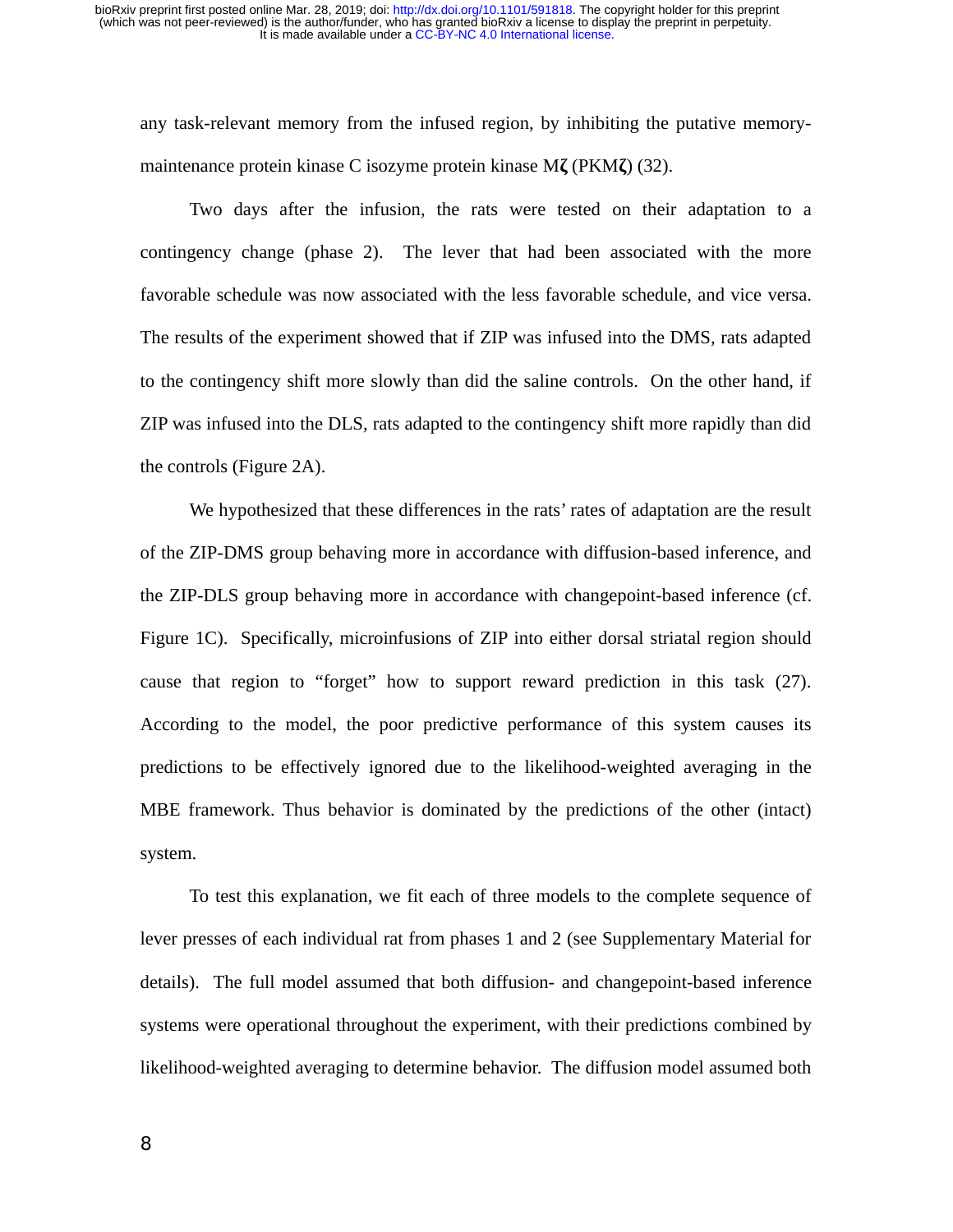systems were intact and influencing behavior in phase 1, but that behavior in phase 2 was controlled by the diffusion system alone (to simulate the effects of microinfusion to the DMS). Likewise, the changepoint model assumed both systems were intact in phase 1, but that behavior in phase 2 was controlled by the changepoint system alone (to simulate the effects of microinfusion to the DLS). Although the models differed only in phase 2, it was important to simulate them on both phases so that the prior distributions at the start of phase 2 were determined by the animal's experience during phase 1.

As predicted, the ZIP-DLS group was fit best by the changepoint model, the ZIP-DMS group was fit best by the diffusion model, and the control groups were fit best by the full model (Table 1 & Figure 2B). Data and model predictions for example subjects in each group are shown in Figure 2C.

## **Conclusions**

Any computational process for learning, or for predicting future outcomes from past experience, will only be successful insofar as it matches the statistical structure of the environment in which it is implemented. Bayesian formulations of learning make this dependence explicit, but it is just as true for models specified directly at an algorithmic level. The question of how the brain develops or selects hypotheses about the structure of the environment has received much less attention than question of how learning progresses given those hypotheses. Here we have proposed the brain follows a divideand-conquer strategy, as formalized in the MBE framework, in which different brain systems approximate optimal inference with respect to different generative models. The assumptions of each system might be quite simple, as with the diffusion and changepoint dynamics for action-reward contingencies in the foraging model described here.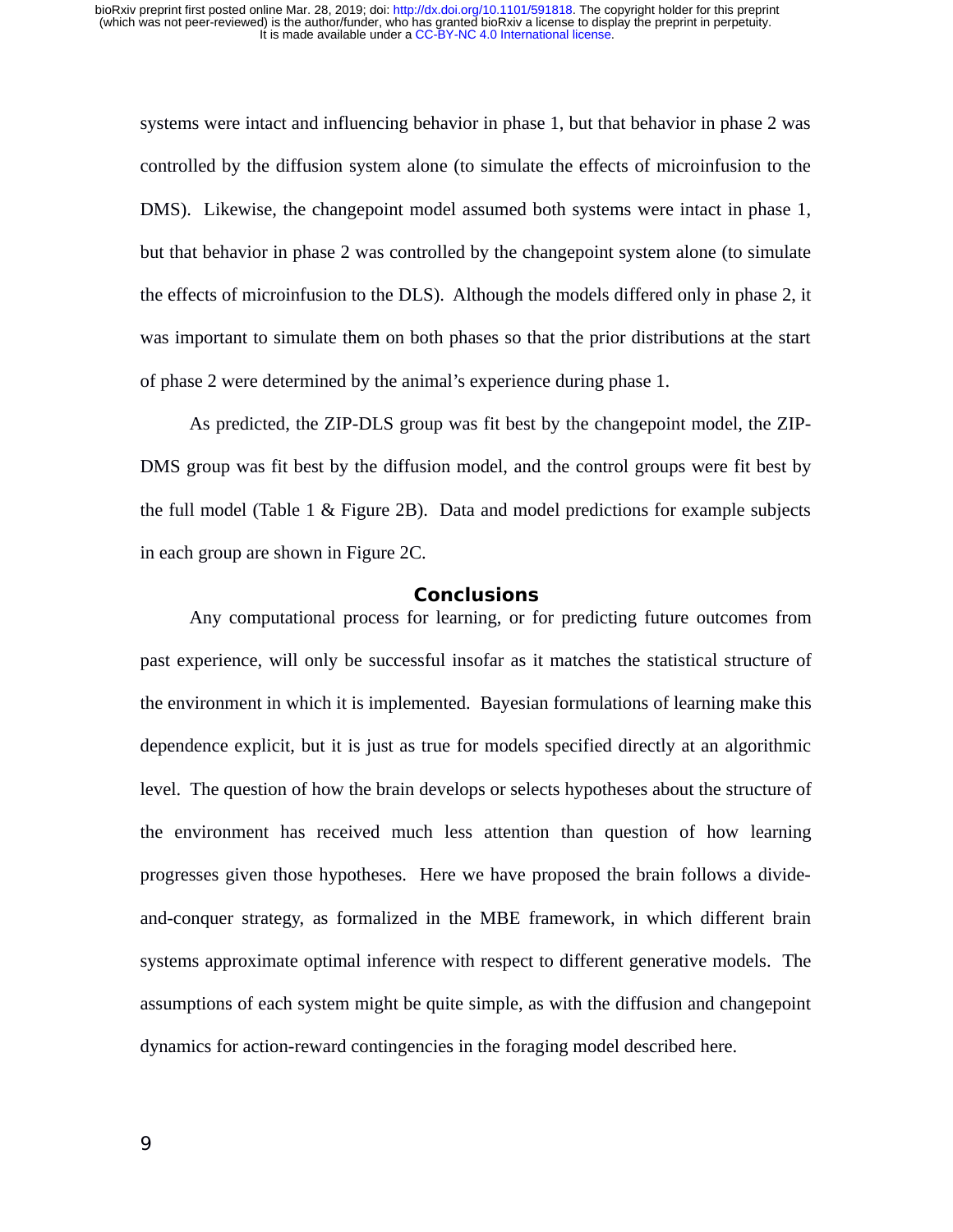It is interesting to note that, at a fine temporal scale, neither component of the present model matches the actual structure of the task environment in the experiment modeled here. The uniform distribution used in the VI schedule causes the reward probability for each action to increase linearly as a function of time since the last reward, a dependence not captured by either the diffusion or the changepoint submodel. Previous analysis of behavior in concurrent VI tasks indicates that animals are not sensitive to this type of local timing information (33), thus supporting the assumptions of our model. These observations highlight the fact that probabilistic rational models of human or animal behavior need not be founded on the actual statistical structure of a task environment, but might be more fruitfully applied to what the brain (or a subsystem) believes that structure to be.

The hierarchical portion of the present model may also explain previous data showing that rats adapt to experimenter-induced changepoints more quickly if past changepoints were encountered frequently than if reward contingencies were constant for several training sessions (25). According to the model, past changepoints increase the predictive performance of the changepoint-inference system relative to the diffusioninference system, so that more weight is given to the former system in subsequent decision-making.

Part of the value of this framework lies in the linkage of computational, algorithmic, and implementational explanations (34). Specifically, it offers a computational-level perspective on the differential roles of different brain systems, in that they carry out algorithms that approximate distinct optimization tasks defined by alternative environmental assumptions. This perspective may also offer insight into other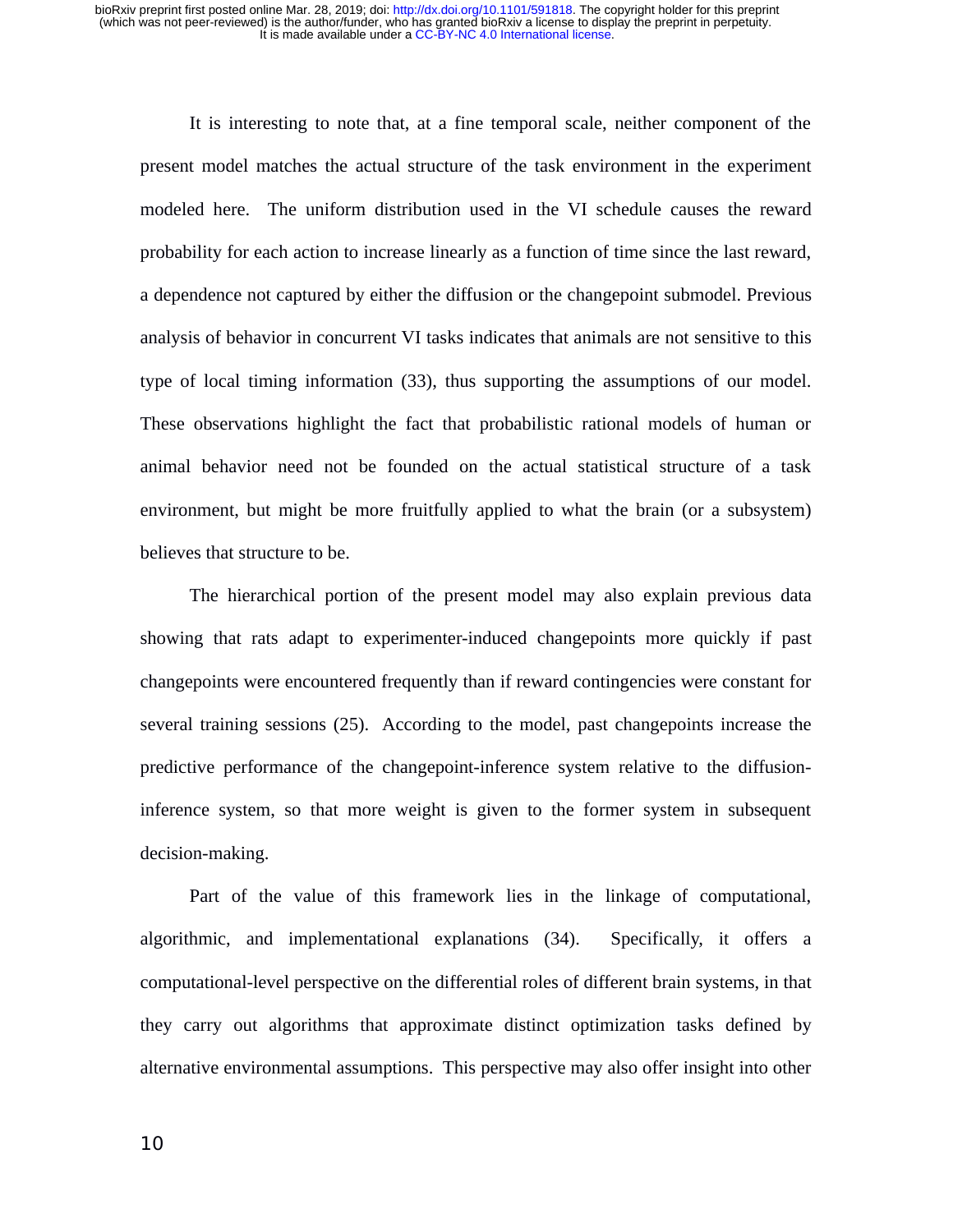multiple-systems theories that postulate separation between an explicit, rule-based system and a more flexible implicit system (16). The explicit system can be cast as embodying an expectation of rule-like structure in the world, in that meaningful stimulus distinctions are aligned with perceptual dimensions and that categories or natural kinds are defined by conjunctions or disjunctions of criteria on these dimensions. The implicit system expects the world to be carved up more arbitrarily, which can explain why that system is more flexible but generally learns more slowly (35).

The present view can be contrasted with other theories in which different brain systems have identical computational goals but differ in their algorithmic approximations to those goals. Daw et al. (36) propose one such theory, cast in a reinforcement learning framework, in which both systems estimate values of actions assuming the environment is a Markov decision process (37), but one system derives estimates using temporaldifference learning and the other uses model-based lookahead. The difference between computational- and algorithmic-level competition between systems also has implications for optimal integration of their predictions. In Daw et al.'s model, the two systems make predictions under the same assumptions but using different approximations, and thus the predictions are optimally combined according to which approximation is more certain (precision-weighted averaging). In the present model, the systems make predictions under different assumptions (diffusion vs. changepoint dynamics), and thus they are weighted according to which assumption is better supported by recent data (likelihood-weighted averaging).

We have purposely cast the modeling here at a computational level, to highlight how differences in computational goals (i.e., optimal inference with respect to different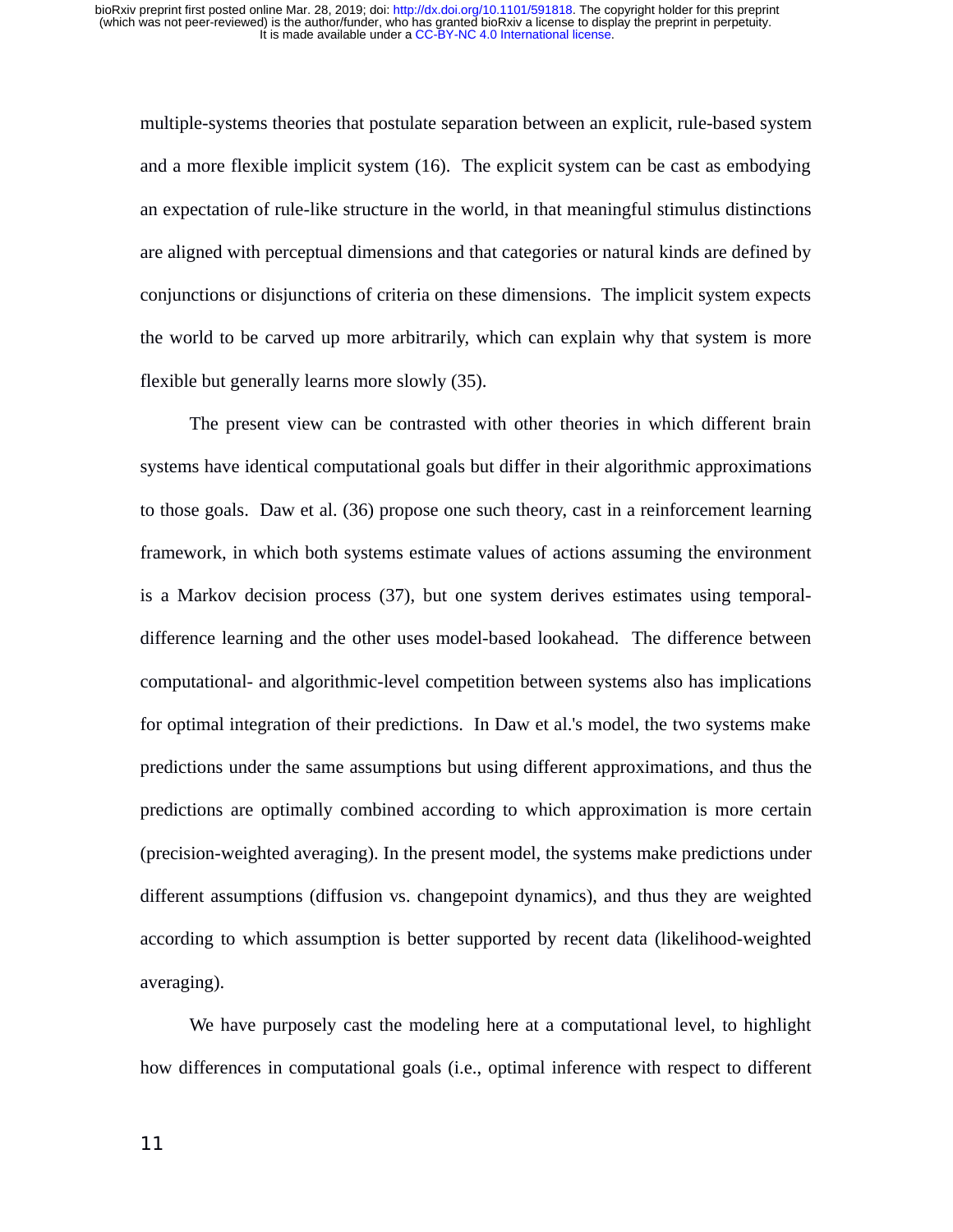generative models) can explain differential functioning of different brain systems. This does not imply an assumption that the brain performs exact inference. An important step for further work will be to implement and test algorithmic approximations of this idealized model. The diffusion subsystem should be well approximated by a reinforcement learning model that maintains a value estimate for each action (rather than a full posterior distribution) and updates that estimate toward the outcome observed each time that action is chosen (38). The changepoint system might be approximated by a PFC-gating model (31, 39), in which the PFC holds multiple hypotheses about the current reward probability for each action, and the DMS maintains or abandons hypotheses depending on their agreement with observed outcomes. A complete understanding of how the brain learns in nonstationary environments must include such algorithmic explanations. Nevertheless, the computational-level analysis offered here provides a powerful means for studying the functional organization of neural systems for learning.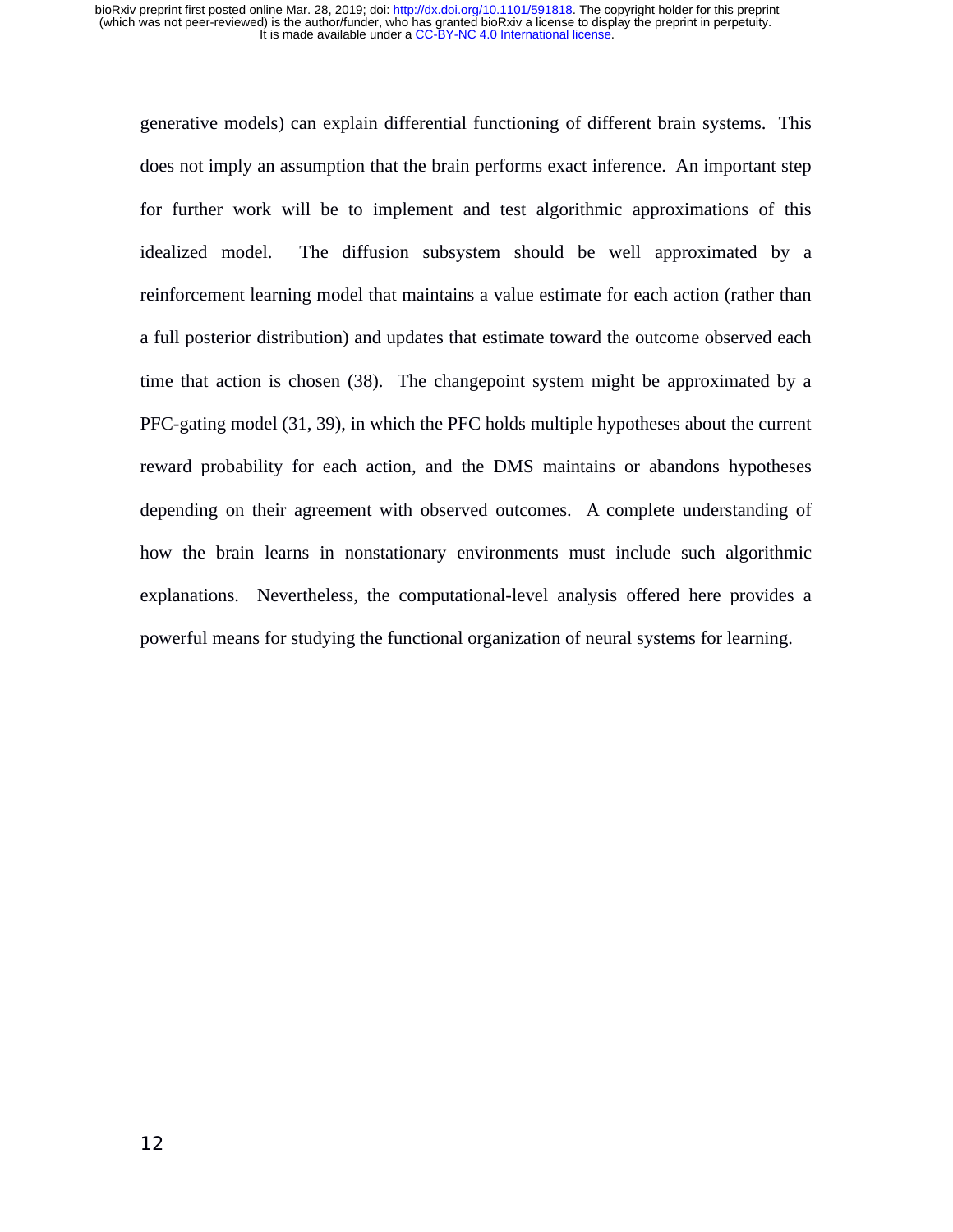It is made available under a [CC-BY-NC 4.0 International license.](http://creativecommons.org/licenses/by-nc/4.0/) (which was not peer-reviewed) is the author/funder, who has granted bioRxiv a license to display the preprint in perpetuity. bioRxiv preprint first posted online Mar. 28, 2019; doi: [http://dx.doi.org/10.1101/591818.](http://dx.doi.org/10.1101/591818) The copyright holder for this preprint

## **References**

- 1. Chater, N., & Manning, C. D. (2006). Probabilistic models of language processing and acquisition**. Trends in Cognitive Sciences**, 10, 7, 335 - 44.
- 2. Xu, F., & Tenenbaum, J. B. (2007). Word learning as Bayesian inference.

**Psychological Review**, 114, 245 - 272.

- 3. Anderson, J. (1991). The adaptive nature of human categorization. **Psychological Review**, 98, 409 - 429.
- 4. Griffiths, T. L., & Tenenbaum, J. B. (2009). Theory-based causal induction. **Psychological Review**, 116, 661 - 716.
- 5. Chater, N., & Oaksford, M. (1999). The probability heuristics model of syllogistic reasoning. **Cognitive Psychology**, 38, 191 - 258.
- 6. Goodman, N. (1955). Fact, Fiction, and Forecast. Third chapter: The new riddle of induction. Cambridge, MA: Harvard University Press.
- 7. Hume, D. (1748/1975). An Enquiry concerning Human Understanding. In Enquiries concerning Human Understanding and concerning the Principles of Morals, ed. L. A. Selby-Bigge and P. H. Nidditch, 5 - 165. Oxford: Clarendon.
- 8. Wolpert, D. (1996). The lack of a priori distinctions between learning algorithms. **Neural Computation**, 1341–1390.
- 9. Wolpert, D.H., Macready, W.G. (1997). No Free Lunch Theorems for Optimization. **IEEE Trans Evol Comput** 1, 1, 67–82.
- 10. Bowers, J.S., & Davis, C.J. (2012). Bayesian just-so stories in psychology and neuroscience. **Psychological Bulletin**, 138, 389–414.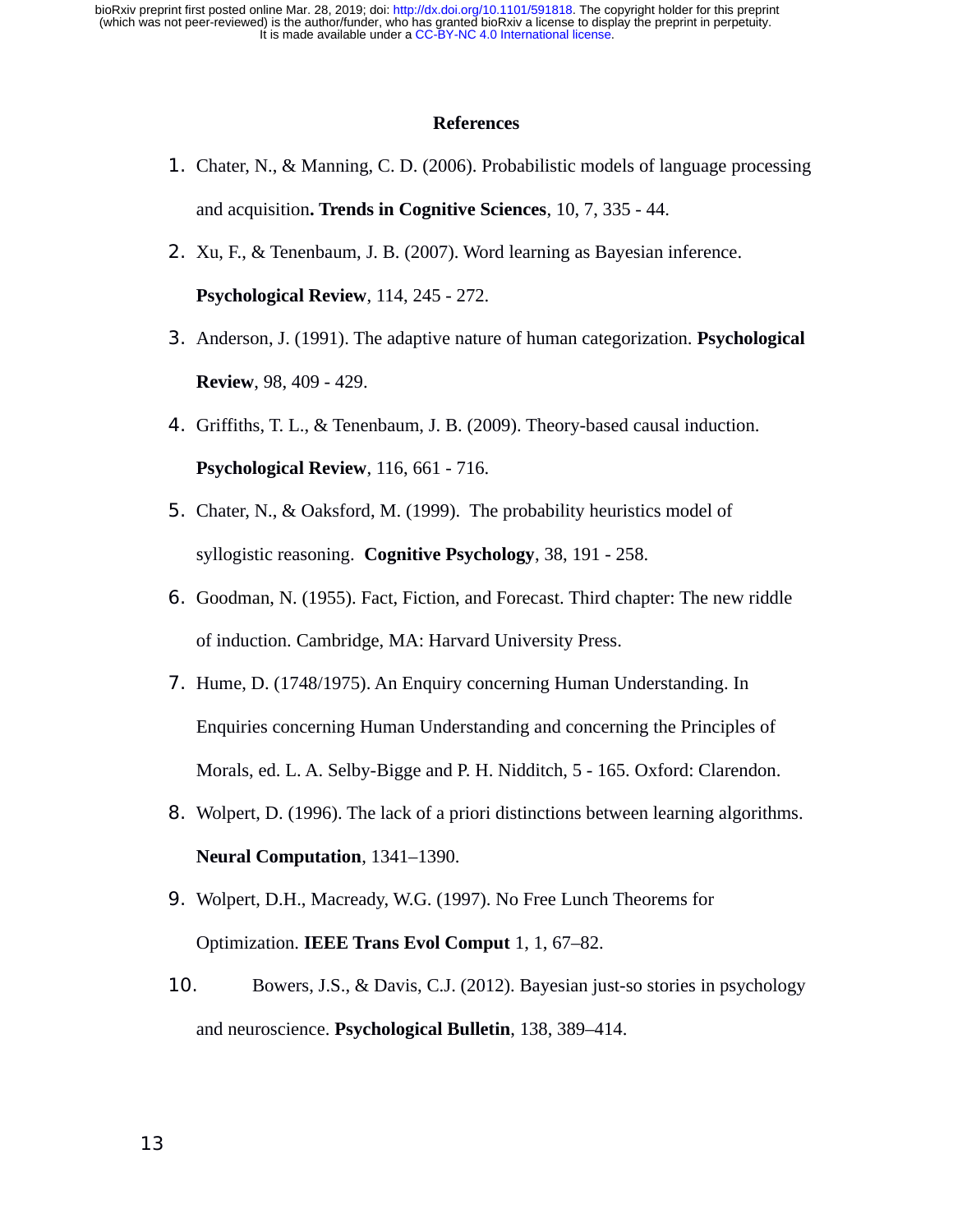- 11. Jones M., & Love B. (2011). Bayesian fundamentalism or enlightenment? On the explanatory status and theoretical contributions of Bayesian models of cognition. **Behavioral and Brain Sciences** 34, 169–188.
- 12. Savage, L.J. (1954). The foundations of statistics. John Wiley/Dover.
- 13. Gigerenzer, G., & Brighton, H. (2009). Homo heuristicus: Why biased minds make better inferences. **Topics in Cognitive Science**, 1, 107 - 143.
- 14. Kemp, C., & Tenenbaum, J. B. (2008). The discovery of structural form. **Proceedings of the National Academy of Sciences of the United States of America**, 105, 10687–10692.
- 15. Tenenbaum, J.B., Kemp, C., Griffiths, T.L., & Goodman, N.D. (2011). How to Grow a Mind: Statistics, Structure, and Abstraction. **Science**, 331(6022), 1279 - 1285.
- 16. Ashby F.G., Alfonso-Reese, L.A., Turken A.U., & Waldron E.M. (1998). A neuropsychological theory of multiple systems in category learning.

**Psychological Review**, 105, 442 - 481.

- 17. Jacobs, R.A., Jordan, M.I., Nowlan, S.J., & Hinton, G.E. (1991). Adaptive mixtures of local experts. **Neural Computation**, 3, 79 - 87.
- 18. Merton, R.C. (1998). Applications of option-pricing theory: Twenty-five years later. **American Economic Review**, 88, 323 - 349.
- 19. Estes, W.K. (1950). Toward a statistical theory of learning. **Psychological Review**, 57, 94 - 107.
- 20. Rescorla, R.A., & Wagner, A.R. (1972). A theory of Pavlovian conditioning: Variations in the effectiveness of reinforcement and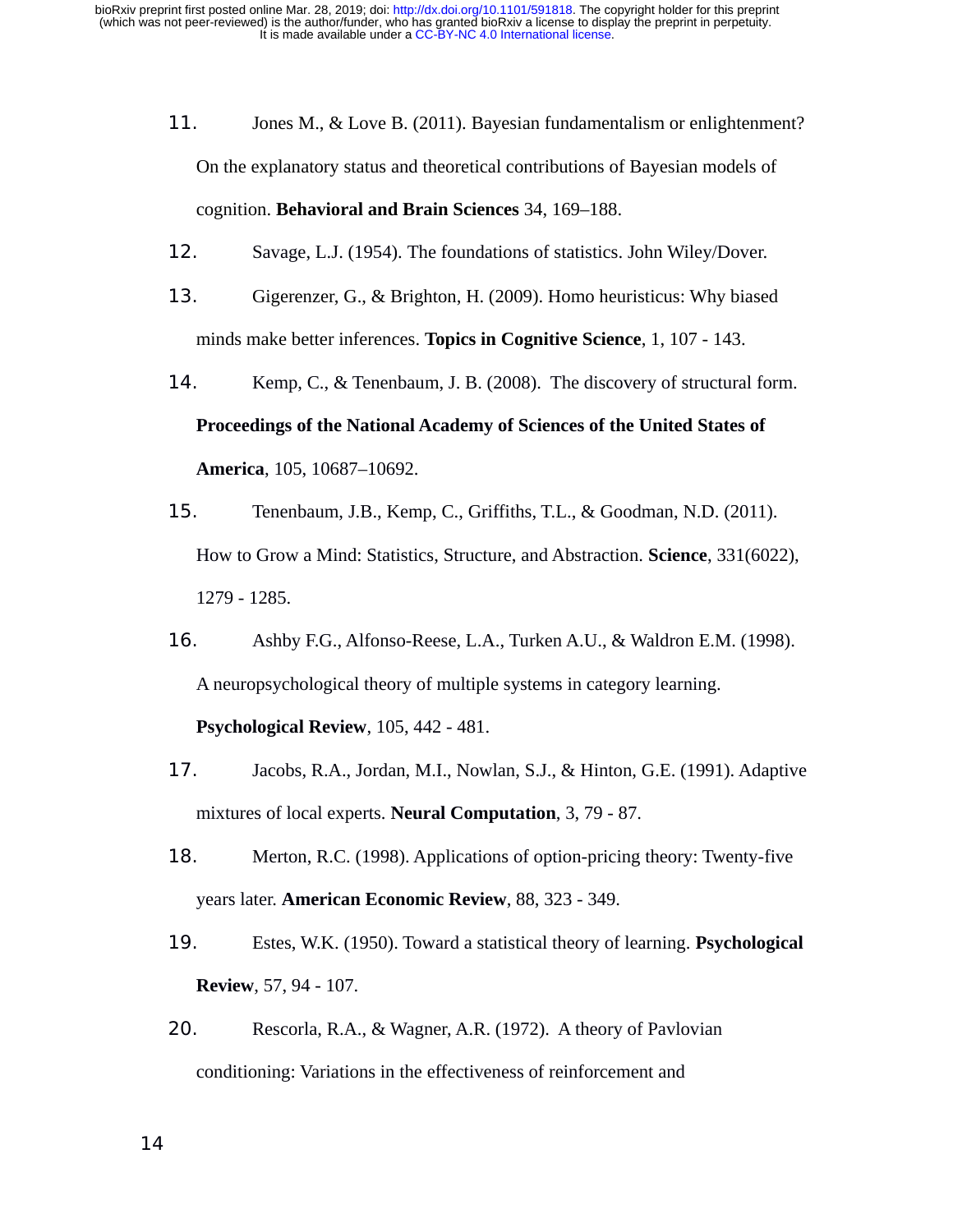> nonreinforcement. In Classical Conditioning II (ed. A.H. Black, W.F. Prokasy), 64 - 88. New York: Appleton-Century-Crofts.

- 21. Sutton, R.S., & Barto, A.G. (1998). Reinforcement Learning. Cambridge, MA: MIT Press.
- 22. Wilder, M., Jones, M., & Mozer, M.C. (2010). Sequential effects reflect parallel learning of multiple environmental regularities. In Y. Bengio, D. Schuurmans, J. Lafferty, C. K. I. Williams, & A. Culotta (Eds.), **Advances in Neural Information Processing Systems**, 23, 2053 - 2061.
- 23. Yu, A. & Cohen, J. (2009). Sequential effects: Superstition or rational behavior? In Y. Bengio, D. Schuurmans, J. Lafferty, C. K. I. Williams, & A. Culotta (Eds.), **Advances in Neural Information Processing Systems**, 22, 1873 - 1880.
- 24. Brown, S. D., & Steyvers, M. (2009). Detecting and predicting changes. **Cognitive Psychology**, 58, 49 - 67.
- 25. Gallistel, C.R., Mark, T.A., King, A.P., & Latham, P.E. (2001). The rat approximates an ideal detector of changes in rates of reward: implications for the law of effect. **Journal of experimental psychology: Animal behavior processes**, 27, 354 - 372.
- 26. Herrnstein, R. J., Rachlin, H., & Laibson, D. I. (2000). The Matching Law. Cambridge, MA: Harvard University Press.
- 27. Pauli, W. M., Clark, A. D., Guenther, H., O'Reilly, R. C., & Rudy, J. W. (2012). Inhibiting pkm\_zeta reveals dorsal lateral and dorsal medial striatum store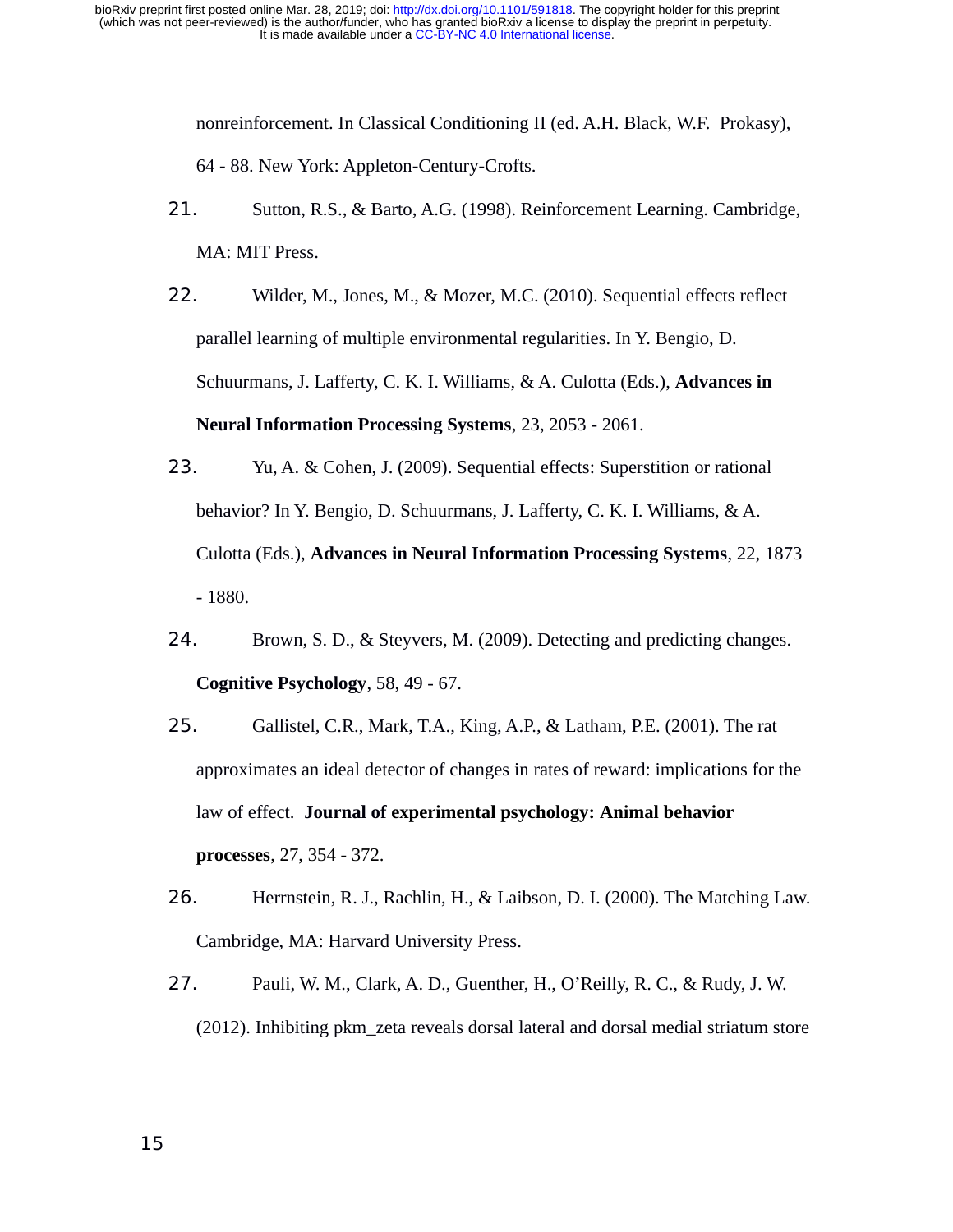> the different memories needed to support adaptive behavior. **Learning and Memory**, 19, 307-314.

- 28. Yin, H.H., Knowlton, B.J., & Balleine, B.W. (2005a). Blockade of NMDA receptors in the dorsomedial striatum prevents action-outcome learning in instrumental conditioning. **European Journal of Neuroscience**, 22, 505 - 512.
- 29. Yin, H.H., Knowlton, B.J., & Balleine, B.W. (2005b). The role of the dorsomedial striatum in instrumental conditioning. **European Journal Neuroscience**, 22, 513 - 523.
- 30. Yin, H.H., Knowlton, B.J., & Balleine, B.W. (2004). Lesions of dorsolateral striatum preserve outcome expectancy but disrupt habit formation in instrumental learning. **European Journal of Neuroscience,** 19, 181–189.
- 31. Hazy, T. E., Frank, M. J. & O'Reilly, R. C. (2007). Towards an executive without a homunculus: computational models of the prefrontal cortex/basal ganglia system. **Philosophical Transactions of the Royal Society B**, 362, 1601 - 1613.
- 32. Sacktor, T.C. (2011). How does PKMzeta maintain long-term memory? **Nature Reviews Neuroscience**, 12, 9 - 15.
- 33. Heyman G.M. (1979). A Markov model description of changeover probabilities on concurrent variable-interval schedules. **Journal of the Experimental Analysis of Behavior**, 31, 41 - 51.
- 34. Marr, D. (1982). Vision: A Computational Investigation into the Human Representation and Processing of Visual Information. New York: Freeman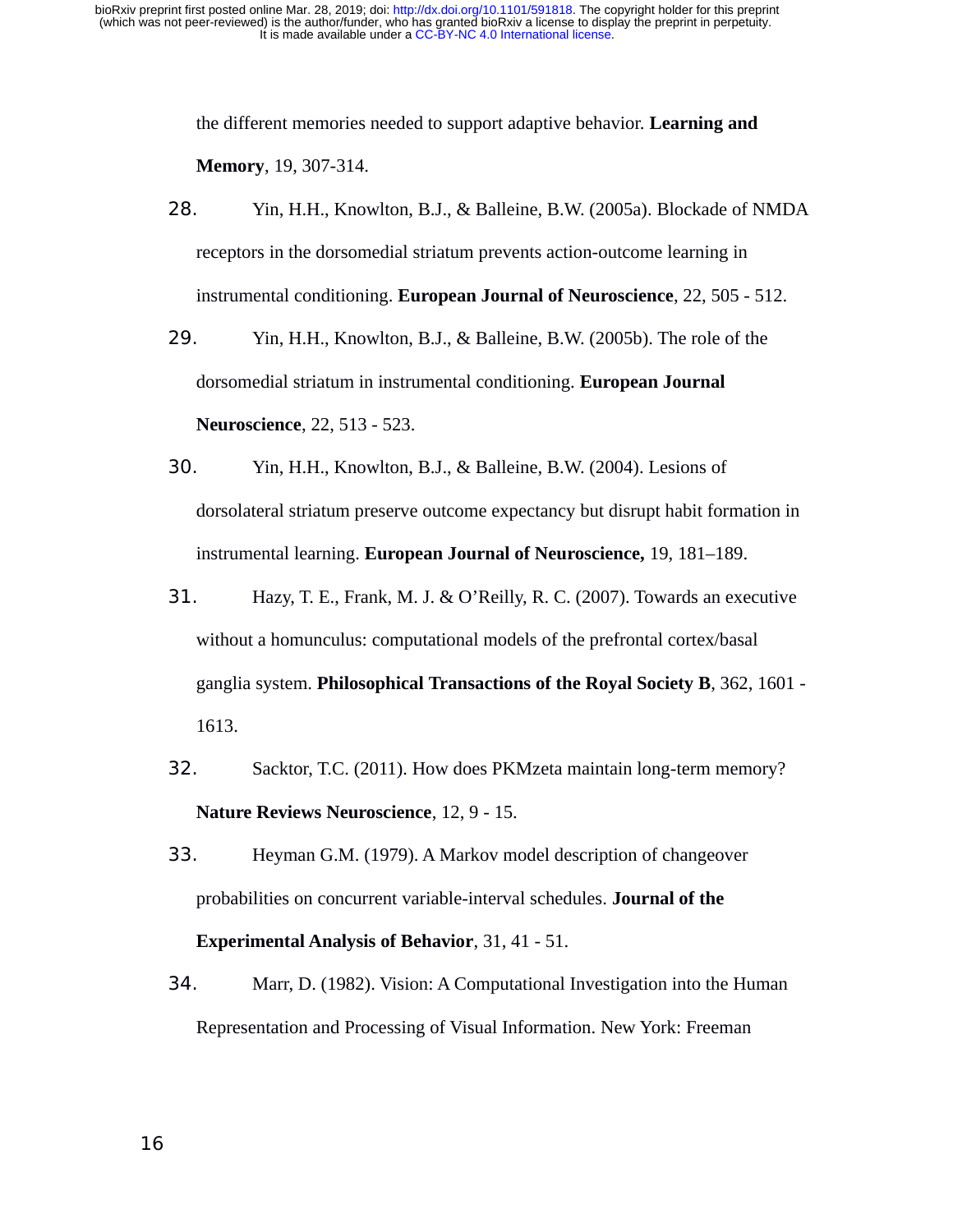- 35. Ashby, F. G., & Maddox, W. T. (2005). Human category learning. **Annual Review of Psychology**, 56, 149-178.
- 36. Daw, N.D., Niv, Y., & Dayan, P. (2005). Uncertainty-based competition between prefrontal and dorsolateral striatal systems for behavioral control.

**Nature Neuroscience,** 8, 1704 - 1711.

- 37. Bellman, R. E. (1957). Dynamic Programming. Princeton, NJ: Princeton University Press.
- 38. Watkins, C. J. C. H., & Dayan, P. (1992). Q-Learning. **Machine Learning**, 8, 279 - 292.
- 39. Rougier, N. P., Noelle, D., Braver, T. S., Cohen, J. D., & O'Reilly, R. C. (2005). Prefrontal cortex and the flexibility of cognitive control: Rules without symbols. **Proceedings of the National Academy of Sciences**, 102, 7338-7343.
- 40. Featherstone, R.E., & McDonald, R.J. (2004). Dorsal striatum and stimulus-response learning: Lesions of the dorsolateral, but not dorsomedial, striatum impair acquisition of a stimulus-response-based instrumental discrimination task, while sparing conditioned place preference learning. **Neuroscience**, 124, 23 - 31.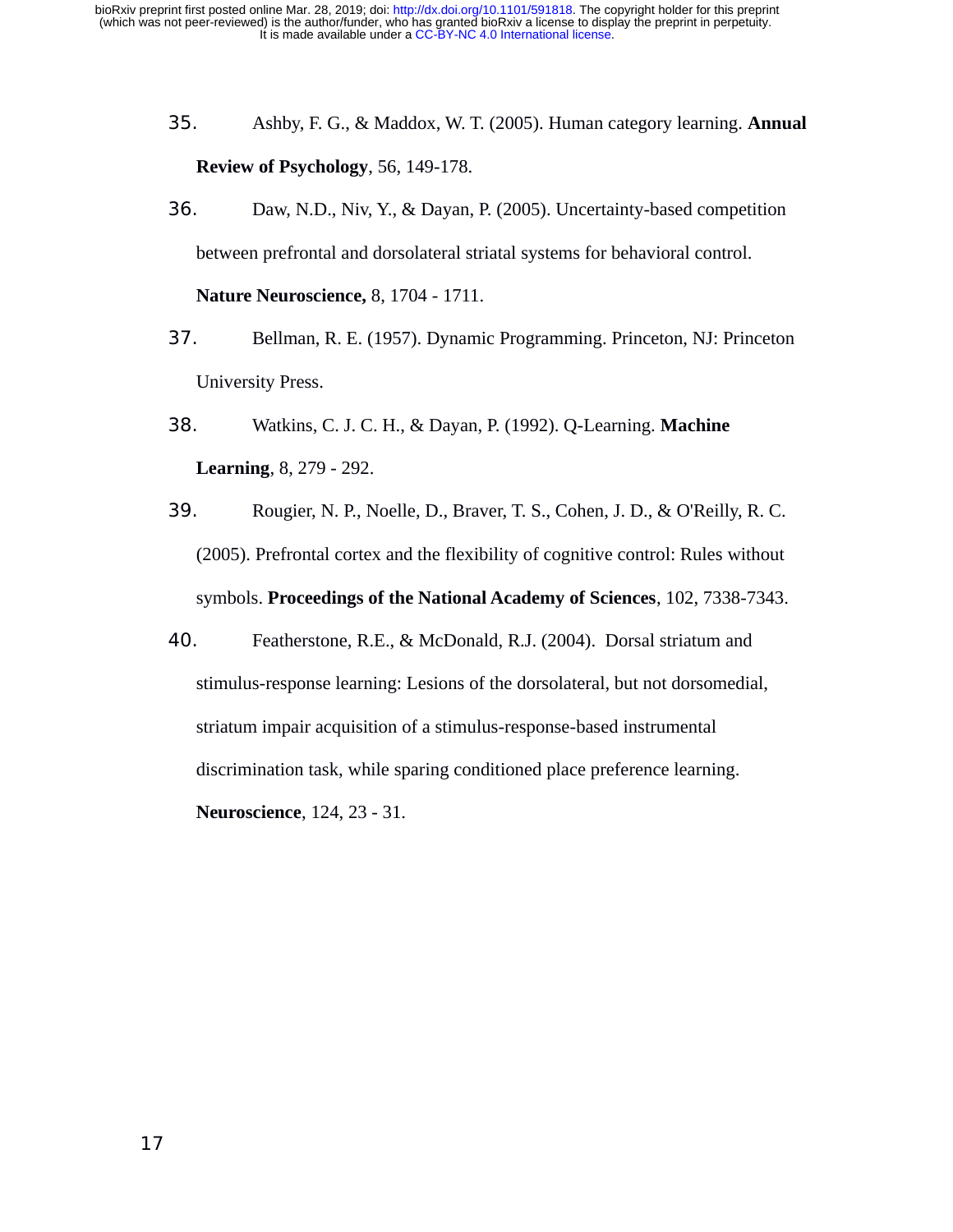**Acknowledgements:** This research was supported by Air Force Office of Scientific Research grant FA9550-10-1-0177. Thanks for helpful discussions of this work go to the members of the computational cognitive neuroscience lab at the university of Colorado at Boulder, and members of the decision neuroscience lab at the California Institute of Technology.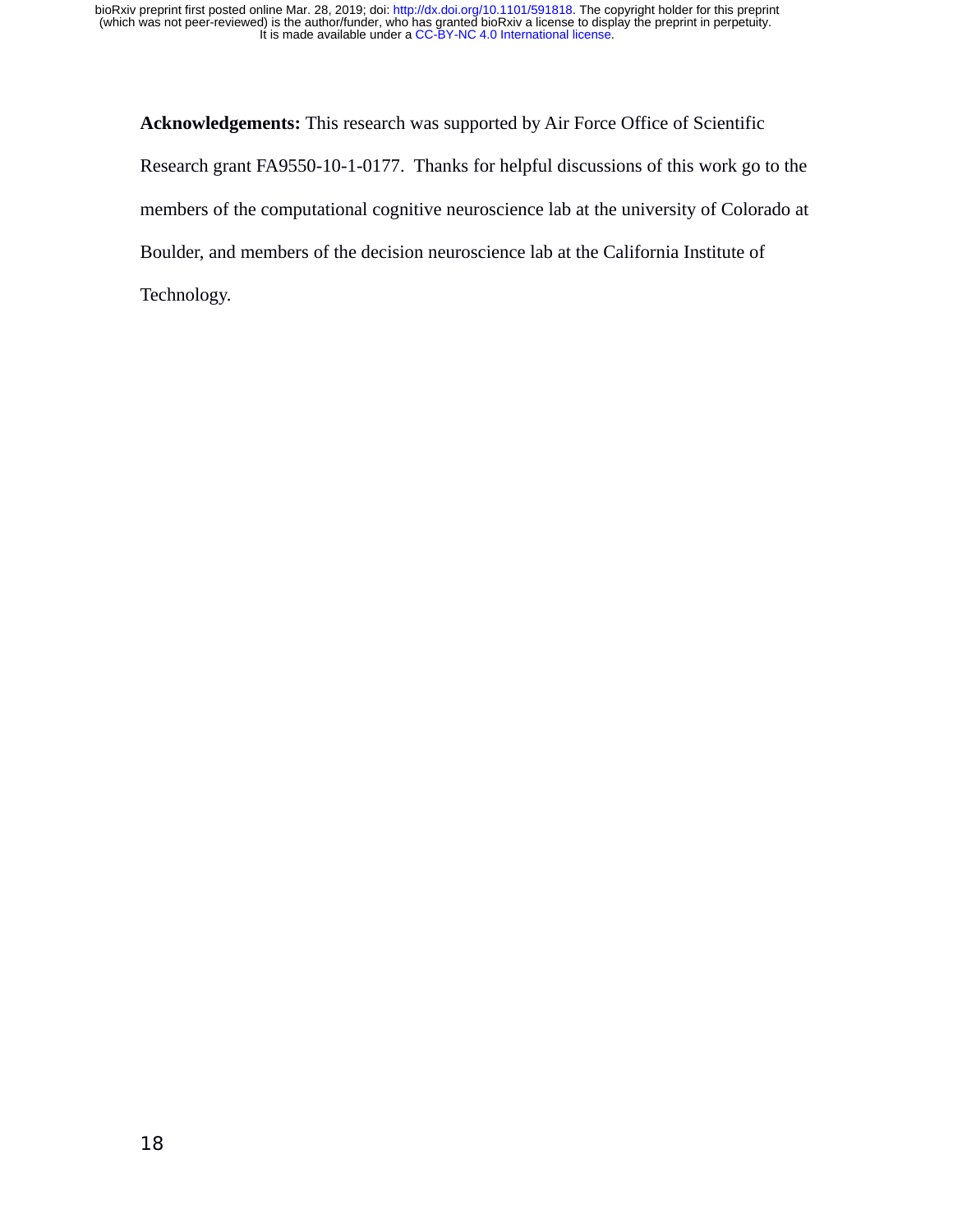# **Figure 1:**



Figure 1: Mixture of Bayesian experts (MBE) framework as applied to a nonstationary binary reward task (see Supplementary Material for details). A. Sample trajectory of reinforcement rates in a diffusion environment, and causal graphical model of diffusion process (*l*: reward log-odds, *r*: reward, *i*: time index, σ: diffusion rate, *N*: normal distribution). B. Sample trajectory of reinforcement rates in a changepoint environment,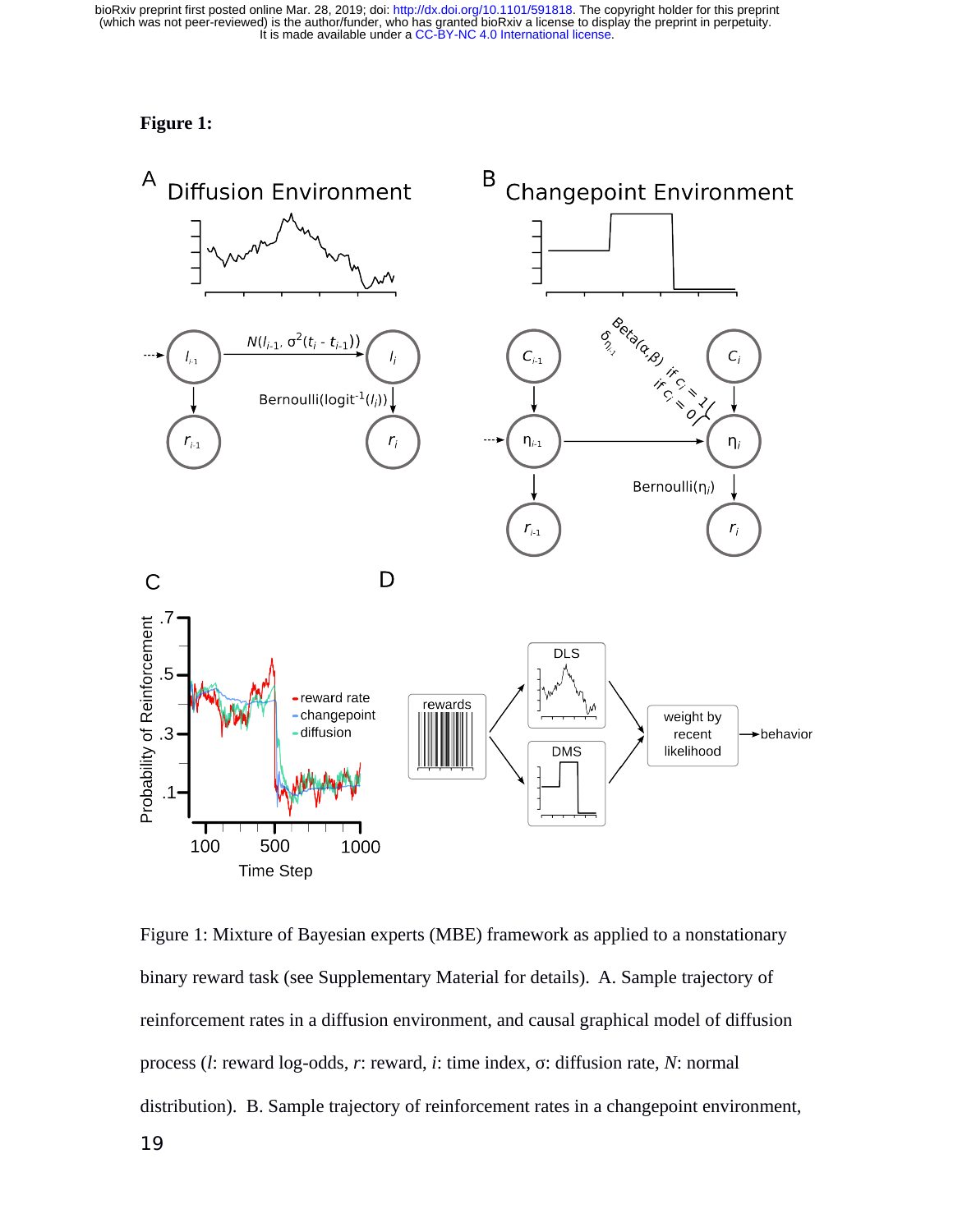and causal graphical model of changepoint process (*c*: changepoint indicator variable, η: reward probability, δ: Dirac delta). C. Optimal inference based on diffusion and changepoint models with simulated data from a jump diffusion process. Binary reward values were sampled on each time step from a Bernoulli distribution determined by the reward rate at that time. Curves for the changepoint and diffusion models show the posterior estimate of the reward rate at each time step, conditioned on the reward history prior to that step. The changepoint model adapts more rapidly to the changepoint, whereas the diffusion model better tracks the more continuous changes in reinforcement rate. D. Schematic illustration of full model, which combines predictions from both subsystems.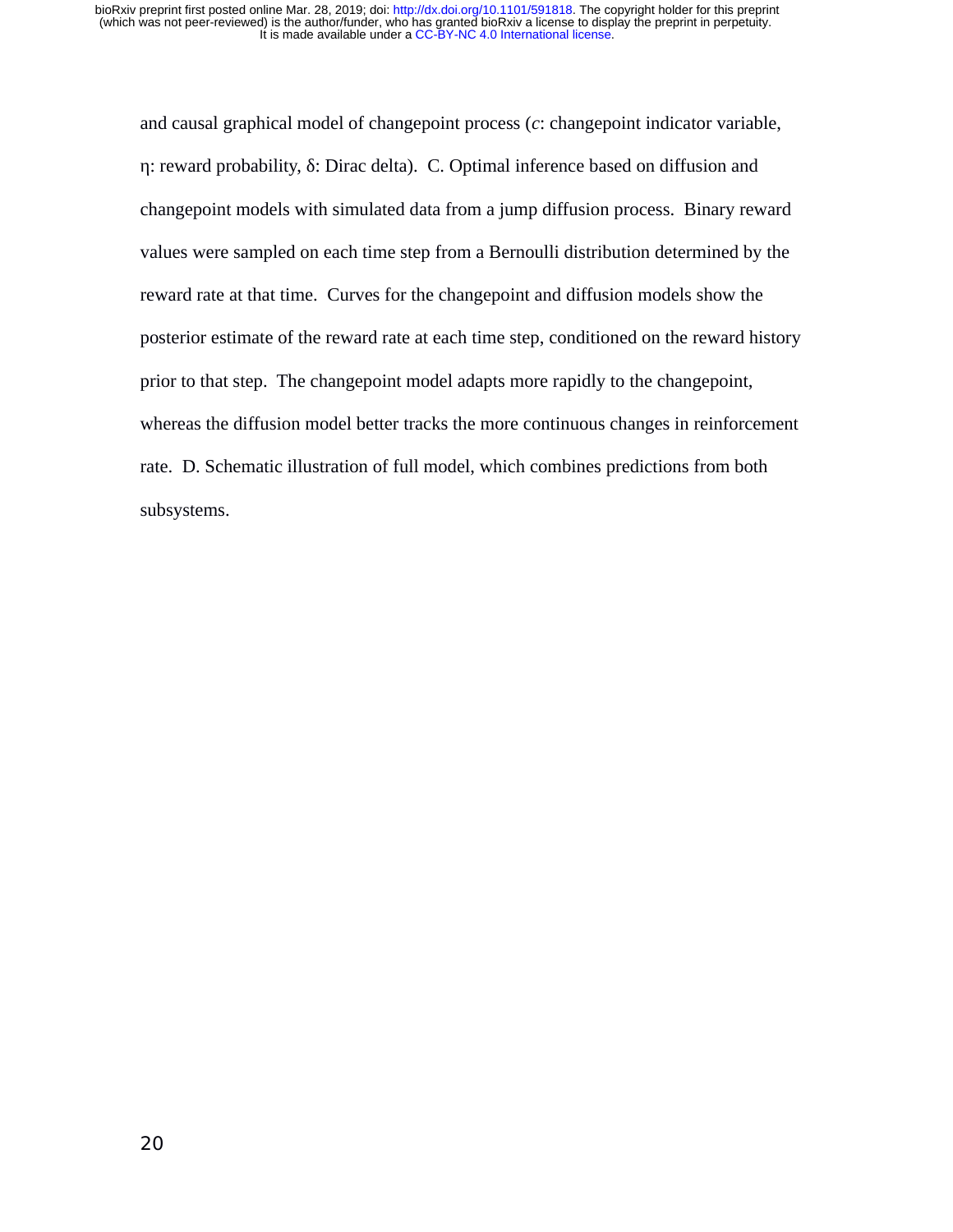

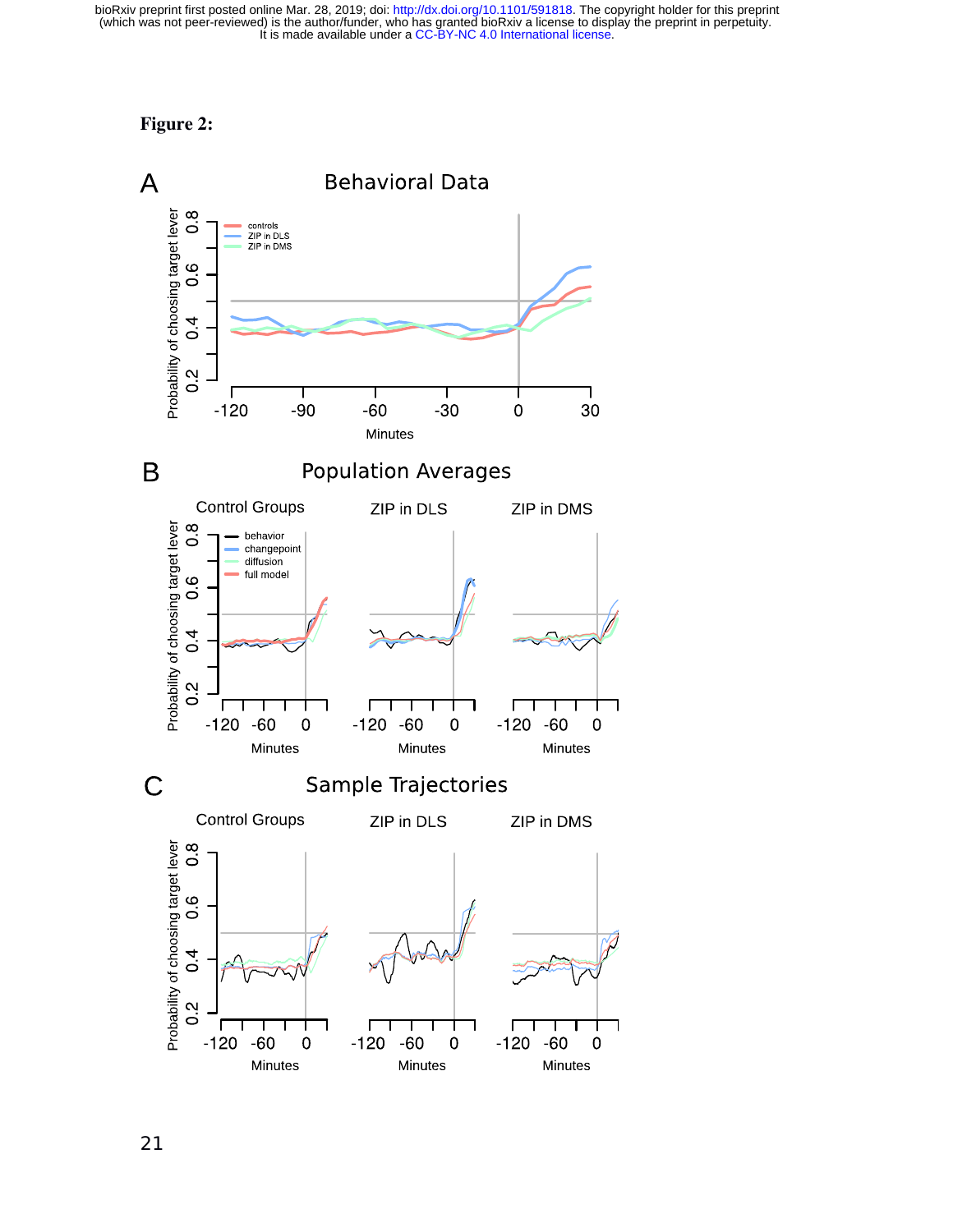Figure 2: Behavioral data from Ref. 27 and model predictions. A. Population averages of behavioral data (Gaussian filtered). Vertical line at time 0 separates phases of the experiment, when infusions were administered and the target lever switched from being less to more rewarding. Animals that received ZIP infusions in the DLS adapted more rapidly than animals with control infusions, and animals with DMS infusions adapted more slowly. B. Population averages of behavioral data (same as in A) and averaged model predictions for the three groups. DMS group is best fit by the diffusion model, DLS group by the changepoint model, and control groups by the full model. C. Same as B but for a single animal from each group.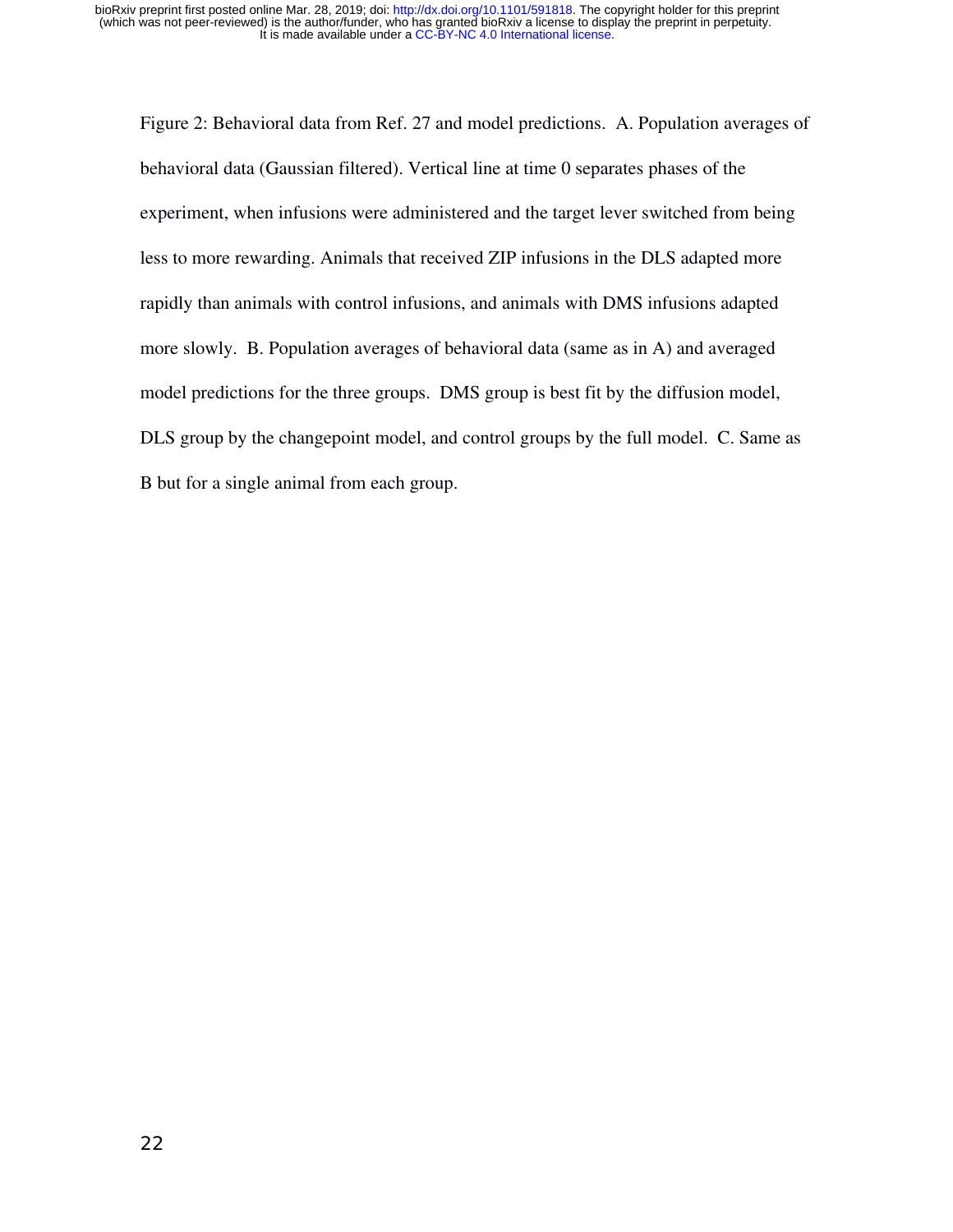# Table 1:

|                  |         | Group   |         |
|------------------|---------|---------|---------|
| Model            | ZIP-DMS | ZIP-DLS | Control |
|                  | 17757.  | 22365.3 | 39437.8 |
| <b>Diffusion</b> | 82      | 8       |         |
|                  | 17788.8 | 22315.  | 39511.2 |
| Changepoint      |         | 57      |         |
|                  | 17782.9 | 22458.2 | 39328.  |
| Full             |         |         | 8ĥ      |

Table 1: AIC values of model fits, summed over subjects in each group. The ZIP-DLS group was fit best by the changepoint model, the ZIP-DMS group was fit best by the diffusion model, and the control groups were fit best by the full model.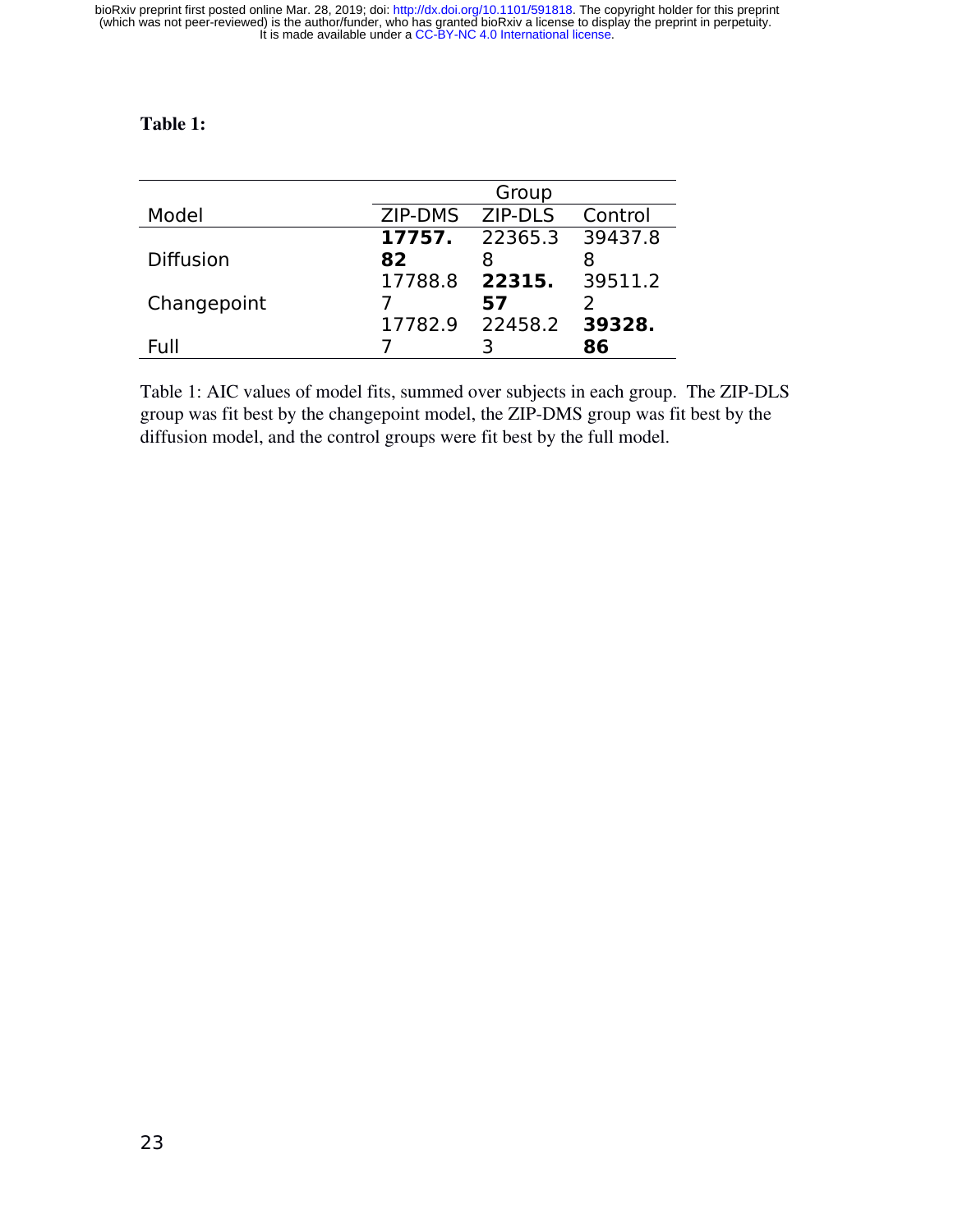It is made available under a [CC-BY-NC 4.0 International license.](http://creativecommons.org/licenses/by-nc/4.0/) (which was not peer-reviewed) is the author/funder, who has granted bioRxiv a license to display the preprint in perpetuity. bioRxiv preprint first posted online Mar. 28, 2019; doi: [http://dx.doi.org/10.1101/591818.](http://dx.doi.org/10.1101/591818) The copyright holder for this preprint

# Supplementary Methods

The models all assume the rat chooses which lever to press based on estimates of each lever's current probability of producing a reward. These probabilities are estimated separately for each lever, by Bayesian inference from the outcomes of past presses of that lever.

Let  $(t_i)$  be the sequence of times t at which the rat presses either lever,  $r_i$  be the lever pressed at time  $t_i$  (L for left or R for right), and  $x_i$  an indicator of whether a reward was received (1 or 0). When selecting a response at time  $t_n$ , the value of each lever is estimated as that lever's current reward probability, conditioned on the history of the task:

$$
Q^{L} = \mathbf{E}\left[x_{n}|r_{n} = L, \mathbf{h}_{n-1}\right]
$$
  
\n
$$
Q^{R} = \mathbf{E}\left[x_{n}|r_{n} = R, \mathbf{h}_{n-1}\right]
$$
\n(1)

where  $\mathbf{h}_{n-1} = (r_i, x_i)_{i \leq n}$  is the history prior to  $t_n$ .

The action is then selected according to a standard softmax rule (Luce, 1959; Sutton  $\&$ Barto, 1998):

$$
Pr[r_n = L] = \frac{e^{\phi Q^L + b}}{e^{Q^L + b} + e^{Q^R - b}}
$$

$$
Pr[r_n = R] = \frac{e^{\phi Q^R - b}}{e^{Q^L + b} + e^{Q^R - b}}.
$$
(2)

The inverse-temperature parameter,  $\phi$ , controls the degree of exploration or stochasticity in behavior. The bias parameter, b, captures variability in individual subjects' enduring preferences between levers.

The models thus predict which lever the rat will press  $(r_n)$ , conditioned on when the rat makes a response  $(t_n)$ . Additional models were evaluated that predict response timing in addition to response selection, by incorporating a null response  $(N)$  in Equation 2 with constant value  $Q^N = u$  (a free parameter), and evaluating model predictions at all time points (i.e., every 1 s) rather than only at times the rat pressed a lever. These models produced poor fits, because of fluctuations in overall rate of responding that appeared to be independent of the reward sequence.

The models described next differed in how Equation 1 was evaluated, corresponding to different generative models for the temporal dynamics of reward probability.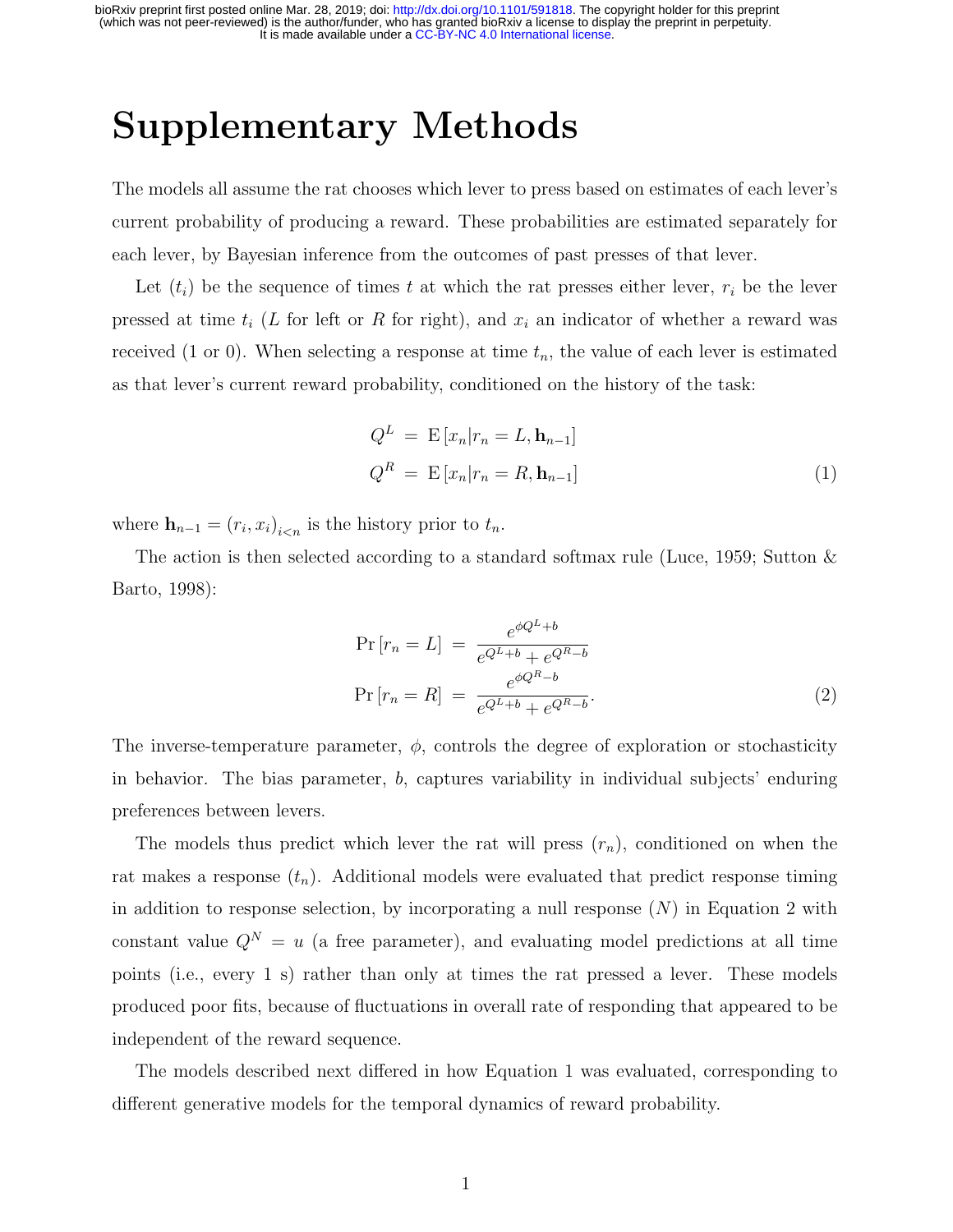# Diffusion Model

The diffusion model assumes a generative model in which the reward probability for each lever evolves according to a diffusion process. More precisely, let  $l_i^L$  and  $l_i^R$  be the log-odds of the reward probabilities for the two levers at time  $t_i$ , so that for each lever X (where X stands for  $L$  or  $R$ ),

$$
x_i|r_i = X \sim \text{Bernoulli}\left(\frac{1}{1 + \exp\left(-l_i^X\right)}\right). \tag{3}
$$

Then  $l_i^L$  and  $l_i^R$  are taken to be governed by independent Wiener diffusion processes with diffusion rate  $\sigma^2$ . Thus for each lever, the distribution of  $l_i^X$  conditioned on  $l_{i-1}^X$  is a Gaussian with mean  $l_{i-1}^X$  and variance proportional to the elapsed time,  $t_i - t_{i-1}$ :

$$
l_i^X | l_{i-1}^X \sim N(l_{i-1}^X, \sigma^2(t_i - t_{i-1})). \tag{4}
$$

Representing the dynamics in terms of log-odds is convenient because it keeps the probability in the range [0, 1]. The model could equivalently be written as a non-homogenous diffusion process in the reward probability.

For both levers, the prior distribution on  $l_n^X$  (i.e., before  $x_n$  is observed), is given by applying the diffusion dynamics to the posterior on  $l_{n-1}^X$ :

$$
p(l_n^X|\mathbf{h}_{n-1}) = \int p(l_n^X|l_{n-1}^X) p(l_{n-1}^X|\mathbf{h}_{n-1}) dl_{n-1}^X
$$
  
= 
$$
\frac{1}{\sqrt{2\pi\sigma^2(t_n - t_{n-1})}} \int \exp\left(-\frac{(l_n^X - l_{n-1}^X)^2}{2\sigma^2(t_n - t_{n-1})}\right) p(l_{n-1}^X|\mathbf{h}_{n-1}) dl_{n-1}^X. (5)
$$

The expected reward value of each lever is obtained from this prior, as

$$
\mathcal{E}\left[x_n|r_n = X, \mathbf{h}_{n-1}\right] = \int \mathcal{E}\left[x_n|r_n = X, l_n^X\right] p\left(l_n^X|\mathbf{h}_{n-1}\right) \mathrm{d}l_n^X
$$
\n
$$
= \int \frac{1}{1 + \exp\left(-l_n^X\right)} p\left(l_n^X|\mathbf{h}_{n-1}\right) \mathrm{d}l_n^X. \tag{6}
$$

The posterior distributions on  $l_n^L$  and  $l_n^R$  after  $r_n$  and  $x_n$  have been determined are obtained from Bayes' rule. If  $r_n = L$ , then the posteriors are given by

$$
p(l_n^L|\mathbf{h}_n) \propto \frac{1}{1 + \exp\left(-l_n^L(2x_n - 1)\right)} p(l_n^L|\mathbf{h}_{n-1})
$$
  

$$
p(l_n^R|\mathbf{h}_n) = p(l_n^R|\mathbf{h}_{n-1}).
$$
 (7)

If  $r_n = R$  then Equation 7 is reversed, in that  $l_n^R$  is updated and  $l_n^L$  is not.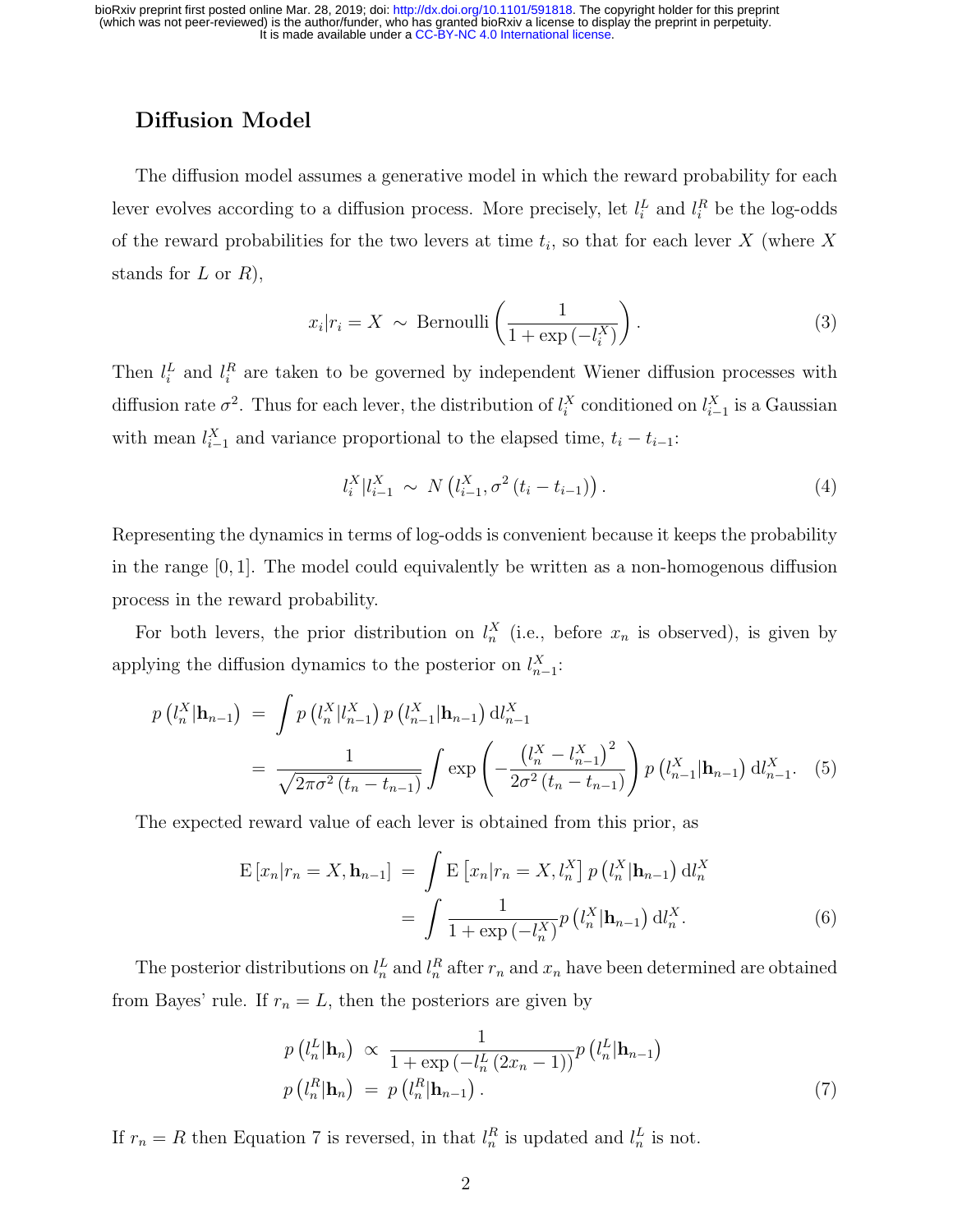Iterating Equations 5 through 7 enables derivation of model predictions at all choice points. The free parameters of the diffusion model are the inverse temperature  $(\phi)$ , the response bias (b), and the diffusion rate  $(\sigma)$ .

# Changepoint Model

The changepoint model assumes a generative model in which the reward probability for each lever evolves according to a changepoint process. Changepoints are assumed to be independent for the two levers, each generated by a Poisson process with rate parameter  $\lambda$ . Between changepoints for a lever, the reward probability for that lever is constant.

Denote the reward probabilities for the two levers at time  $t_i$  by  $\eta_i^L$  and  $\eta_i^R$ , so that for each lever X,

$$
x_i|r_i = X \sim \text{Bernoulli}\left(\eta_i^X\right). \tag{8}
$$

Let  $c_i^L$  and  $c_i^R$  indicate whether one or more changepoints occur between times  $t_{i-1}$  and  $t_i$ (for the left and right levers, respectively). The Poisson assumption implies that for each lever,

$$
\Pr\left[c_i^X = 1\right] = 1 - e^{-\lambda(t_i - t_{i-1})}.
$$
\n(9)

For each lever, the distribution of  $\eta_i^X$  conditioned on  $c_i^X$  and  $\eta_{i-1}^X$  is given by

$$
\eta_i^X | c_i^X = 0, \eta_{i-1}^X \sim \delta \left( \eta_{i-1}^X \right)
$$
  

$$
\eta_i^X | c_i^X = 1, \eta_{i-1}^X \sim \text{Beta} \left( \alpha, \beta \right), \tag{10}
$$

where  $\delta$  is the Dirac delta function, and  $\alpha$  and  $\beta$  are free repameters defining the distribution of  $\eta$  following a changepoint (taken to be a beta distribution).

The expected reward value of each lever  $X$  is equal to the mean of the prior distribution for  $\eta^X$ :

$$
\mathbf{E}\left[x_n|r_n=X,\mathbf{h}_{n-1}\right] = \mathbf{E}\left[\eta_n^X|\mathbf{h}_{n-1}\right].\tag{11}
$$

The prior distributions for  $\eta^L$  and  $\eta^R$  can be calculated by defining  $s_n^L$  and  $s_n^R$  as the number of total lever presses since the last changepoint on each lever, prior to  $t_n$  (1):

$$
s_n^X = n - \max\left\{i \le n : c_i^X = 1\right\}.
$$
 (12)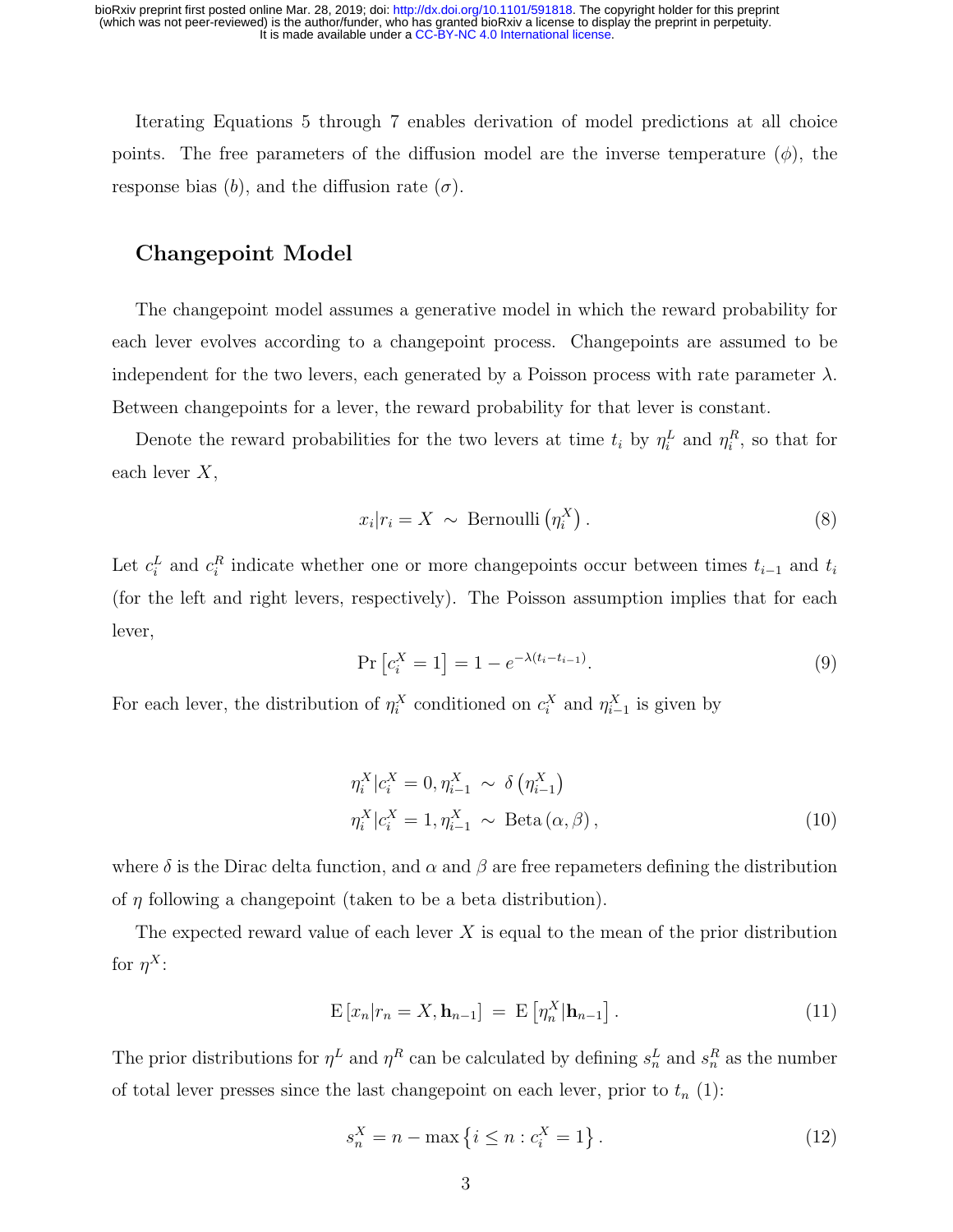By convention we define  $c_1^X = 1$ , so that the maximal value of  $s_n^X$  is  $n-1$ .

Conditioned on  $s_n^X$ , the prior distribution for  $\eta_n^X$  is given by Bayesian inference over the last  $s_n^X$  outcomes, with Beta  $(\alpha, \beta)$  as the prior:

$$
\eta_n^X | s_n^X, \mathbf{h}_{n-1} \sim \text{Beta}\left(\alpha + \sum_{i=n-s_n^X}^{n-1} r_i^X x_i, \beta + \sum_{i=n-s_n^X}^{n-1} r_i^X (1 - x_i)\right). \tag{13}
$$

Here  $r_i^X$  equals 1 if  $r_i = X$  and 0 otherwise. The sums represent the numbers of rewarded and nonrewarded presses of lever X out of the last  $s_n^X$  total lever presses (if  $s_n^X = 0$  then these sums are taken to be empty).

The prior distribution for  $s_n^X$  is obtained from the posterior on  $s_{n-1}^X$  by shifting the values by 1 and applying the probability of an intervening changepoint:

$$
\Pr\left[s_n^X = k | \mathbf{h}_{n-1}\right] = \begin{cases} e^{-\lambda(t_n - t_{n-1})} \Pr\left[s_{n-1}^X = k - 1 | \mathbf{h}_{n-1}\right] & k > 0 \\ 1 - e^{-\lambda(t_n - t_{n-1})} & k = 0. \end{cases} \tag{14}
$$

The posterior distribution for  $s_n^X$  can be obtained from Bayes' rule. If  $r_n = X$ , then the posterior for  $s_n^X$  is given by

$$
\Pr\left[s_n^X = k|\mathbf{h}_n\right] \propto \Pr\left[s_n^X = k|\mathbf{h}_{n-1}\right] \cdot \Pr\left[x_n|s_n^X = k, r_n = X, \mathbf{h}_{n-1}\right],\tag{15}
$$

where the likelihood is obtained using Equation 13:

$$
\Pr\left[x_n = 1 | s_n^X = k, r_n = X, \mathbf{h}_{n-1}\right] = \mathbb{E}\left[\eta_n^X | s_n^X = k, \mathbf{h}_{n-1}\right] \\
= \frac{\alpha + \sum_{i=n-k}^{n-1} r_i^X x_i}{\alpha + \beta + \sum_{i=n-k}^{n-1} r_i^X}.\n\tag{16}
$$

The posterior for the unpressed lever is identical to its prior. That is, if  $r_n \neq X$ , then

$$
\Pr\left[s_n^X = k|\mathbf{h}_{n-1}\right] = \Pr\left[s_n^X = k|\mathbf{h}_n\right].\tag{17}
$$

Iterating Equations 14, 15, and 17 enables calculation of the prior distributions for  $s_n^L$ and  $s_n^R$  at all choice points. The expected reward value of each lever X can be obtained by summing this prior for  $s_n^X$ :

$$
E[x_n|r_n = X, \mathbf{h}_{n-1}] = \sum_{k=0}^{n-1} E[\eta_n^X|s_n^X = k, \mathbf{h}_{n-1}] \cdot Pr[s_n^X = k | \mathbf{h}_{n-1}]. \tag{18}
$$

The free parameters of the changepoint model are the inverse temperature  $(\phi)$ , the response bias (b), the changepoint rate  $(\lambda)$ , and the parameters of the reward-probability distribution following a changepoint  $(\alpha \text{ and } \beta)$ .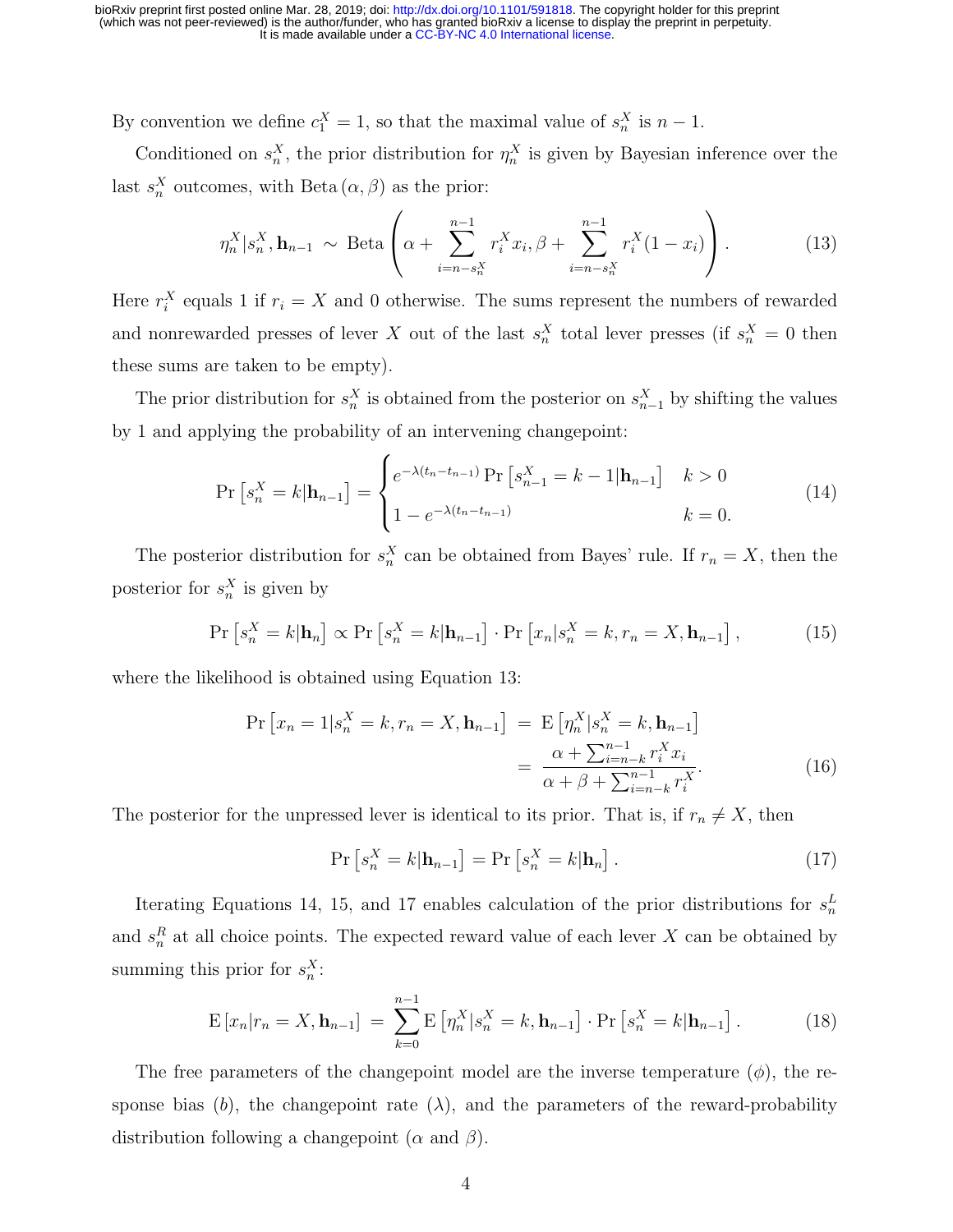It is made available under a [CC-BY-NC 4.0 International license.](http://creativecommons.org/licenses/by-nc/4.0/) (which was not peer-reviewed) is the author/funder, who has granted bioRxiv a license to display the preprint in perpetuity. bioRxiv preprint first posted online Mar. 28, 2019; doi: [http://dx.doi.org/10.1101/591818.](http://dx.doi.org/10.1101/591818) The copyright holder for this preprint

## Full Model

The full model evaluates Equation 1 by combining the predictions of the diffusion and changepoint models. The combination is Bayesian except for a recency bias in evaluating the likelihood of each subsystem. Specifically, the subsystems' predictions are weighted according to

$$
E\left[x_n|r_n, \mathbf{h}_{n-1}\right] = \frac{\exp\left(l_{n-1}^{\text{diff}}\right)E_{\text{diff}}\left[x_n|r_n, \mathbf{h}_{n-1}\right] + \exp\left(l_{n-1}^{\text{cp}}\right)E_{\text{cp}}\left[x_n|r_n, \mathbf{h}_{n-1}\right]}{\exp\left(l_{n-1}^{\text{diff}}\right) + \exp\left(l_{n-1}^{\text{cp}}\right)},\tag{19}
$$

where  $\rm E_{diff}$  and  $\rm E_{cp}$  are the expectations of the two subsystems, taken from Equations 6 and 18.

The mixture weights are obtained from a running average of each subsystem's loglikelihood of the results of past lever presses:

$$
l_n^{\text{diff}} = \gamma l_{n-1}^{\text{diff}} + (1 - \gamma) \log \left( \Pr_{\text{diff}} \left[ x_n | r_n, \mathbf{h}_{n-1} \right] \right)
$$
  

$$
l_n^{\text{cp}} = \gamma l_{n-1}^{\text{cp}} + (1 - \gamma) \log \left( \Pr_{\text{cp}} \left[ x_n | r_n, \mathbf{h}_{n-1} \right] \right).
$$
 (20)

The  $\gamma$  parameter controls the rate of decay of the influence of past events. When  $\gamma = 1$ ,  $l_n^{\text{diff}}$  and  $l_n^{\text{cp}}$  are the exact log-likelihoods of the rat's full experience in the task, and the model becomes an exact hierarchical Bayesian model. When  $\gamma$  < 1, the model assumes that recent performance is more important in determining how much each subsystem should drive behavior. Equation 20 produces exponential decay, which approximately matches the optimal decay profile under both diffusion and changepoint dynamics (2). Thus the hierarchical model is agnostic about the form of nonstationarity in the relative performance of the two subsystems.

The free parameters of the hierarchical model are the parameters of the diffusion and changepoint models  $(\phi, b, \sigma, \lambda, \alpha, \beta)$  and the decay rate  $(\gamma)$ .

## Model Evaluation

Models were simulated on each rat's data from phases 1 and 2 combined. Three different models were fit to the individual data of each subject: the full model, a model in which only the diffusion model contributed to action selection in phase 2, and a model in which